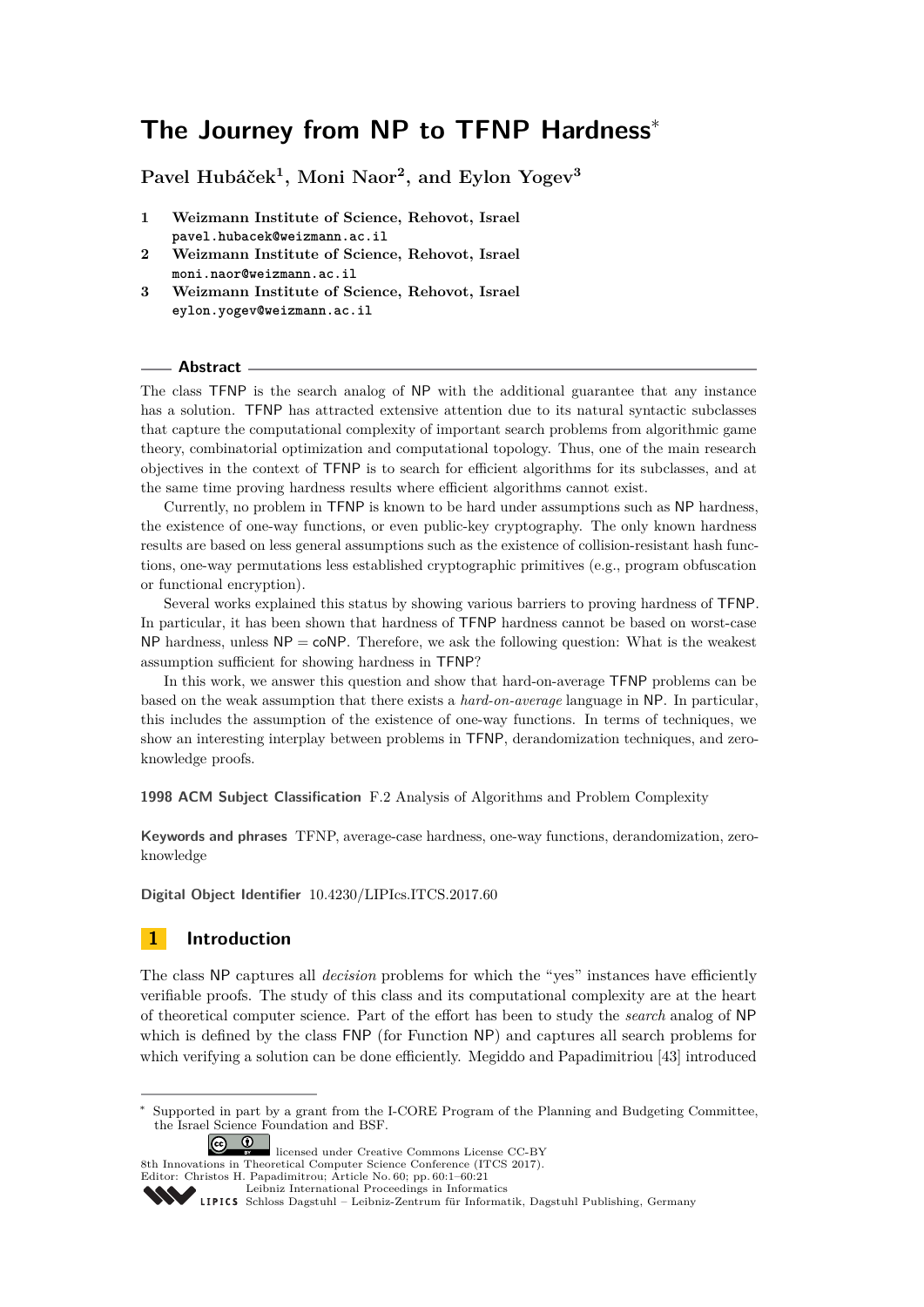## **60:2 The Journey from NP to TFNP Hardness**

the complexity class TFNP (for Total Function NP) which is a subclass of FNP with the additional property of the problem being *total*, i.e., for any instance a solution is guaranteed to exist. For this reason, the class TFNP is usually considered as the search variant containing NP∩coNP: in particular, for any language  $L \in \mathsf{NP} \cap \mathsf{coNP}$ , the corresponding search problem is given by an instance *x* and a solution is either a witness verifying that  $x \in L$  or a witness verifying that  $x \notin L$ . Since  $L \in \mathsf{NP} \cap \mathsf{coNP}$ , such a solution must always exist.

Beyond its natural theoretical appeal, TFNP attracted extensive attention due to its important syntactic subclasses. The common way of defining such subclasses is via various non-constructive arguments used for proving totality of search problems. For example, the *parity argument for directed graphs*: "If a directed graph has an unbalanced node (a vertex with unequal in-degree and out-degree), then it must have another unbalanced node," gives rise to the class PPAD (for Polynomial Parity Argument on Directed graphs [\[47\]](#page-18-0)). This might be the most famous subclass of TFNP due to the fact that one of its complete problems is finding Nash equilibria in strategic games [\[19,](#page-16-0) [18\]](#page-16-1). Other known subclasses are PPP (for Polynomial Pigeonhole Principle [\[47\]](#page-18-0)), PLS (for Polynomial Local Search [\[36\]](#page-17-1)), and CLS (for Continuous Local Search [\[20\]](#page-16-2)).

It is easy to see that if  $P = NP$  then all search problems in TFNP can be solved efficiently. Therefore, the study of the hardness of TFNP classes must rely on some hardness assumptions (until the  $P \stackrel{\text{?}}{=} NP$  question is resolved). A related issue is to establish hard distributions for problems in TFNP. Here it is natural to use hardness of cryptographic assumptions, and therefore the goal is to base TFNP hardness on different cryptographic primitives. For instance, the (average-case) hardness of the subclass PPP has been based on the existence of either one-way permutations<sup>[1](#page-1-0)</sup>[\[47\]](#page-18-0) or collision-resistant hash<sup>[2](#page-1-1)</sup> [\[35\]](#page-17-2). For other subclasses even less standard assumptions have been used. The hardness of PPAD*,* PLS and even CLS (a subclass of their intersection) has been based on strong cryptographic assumptions, e.g., indistinguishability obfuscation and functional encryption [\[13,](#page-16-3) [26,](#page-16-4) [29\]](#page-17-3).

To understand the hierarchy of cryptographic assumptions it is best to turn to Im-pagliazzo's worlds [\[30\]](#page-17-4). He described five possible worlds: Algorithmica (where  $P = NP$ ), Heuristica (where NP is hard in the worst case but easy on average, i.e., one simply does not encounter hard problems in NP), Pessiland (where hard-on-average problems in NP exist, but one-way functions do not exist), Minicrypt (where one-way functions  $exist<sup>3</sup>$  $exist<sup>3</sup>$  $exist<sup>3</sup>$ ), and  $C$ ryptomania (where Oblivious Transfer exists<sup>[4](#page-1-3)</sup>). Nowadays, it is possible to add a sixth world, Obfustopia where indistinguishability obfuscation for all of P is possible [\[7,](#page-15-0) [25,](#page-16-5) [51\]](#page-18-1). Our goal is to connect these worlds to the world of TFNP.

So far the hardness of TFNP was only based either on Obfustopia or strong versions of Minicrypt (e.g. one-way permutations). None of the assumptions used to show TFNP hardness are known to be implied simply by the existence of one-way functions, or even from public-key encryption. It is known that one-way permutations cannot be constructed in a black-box way from one-way functions [\[50,](#page-18-2) [37\]](#page-17-5). Moreover, indistinguishability obfuscation is a relatively new notion that has yet to find solid ground (see  $[1,$  Appendix A] for a summary

<span id="page-1-0"></span> $<sup>1</sup>$  A permutation is one-way if it is easy to compute on every input, but hard to invert on a random image.</sup> Such permutations exist only if P  $\neq$  NP ∩ coNP [\[16\]](#page-16-6).

<span id="page-1-1"></span><sup>&</sup>lt;sup>2</sup> A collision-resistant hash is a hash function such that it is hard to find two inputs that hash to the same output. Simon [\[52\]](#page-18-3) showed a *black-box separation* between one-way functions and collision-resistant hashing.

<span id="page-1-2"></span><sup>&</sup>lt;sup>3</sup> For many primitives such as shared-key encryption, signatures, and zero-knowledge proofs for NP it is known that their existence is equivalent to the existence of one-way functions.

<span id="page-1-3"></span><sup>4</sup> Roughly speaking, this world is where public-key cryptography resides.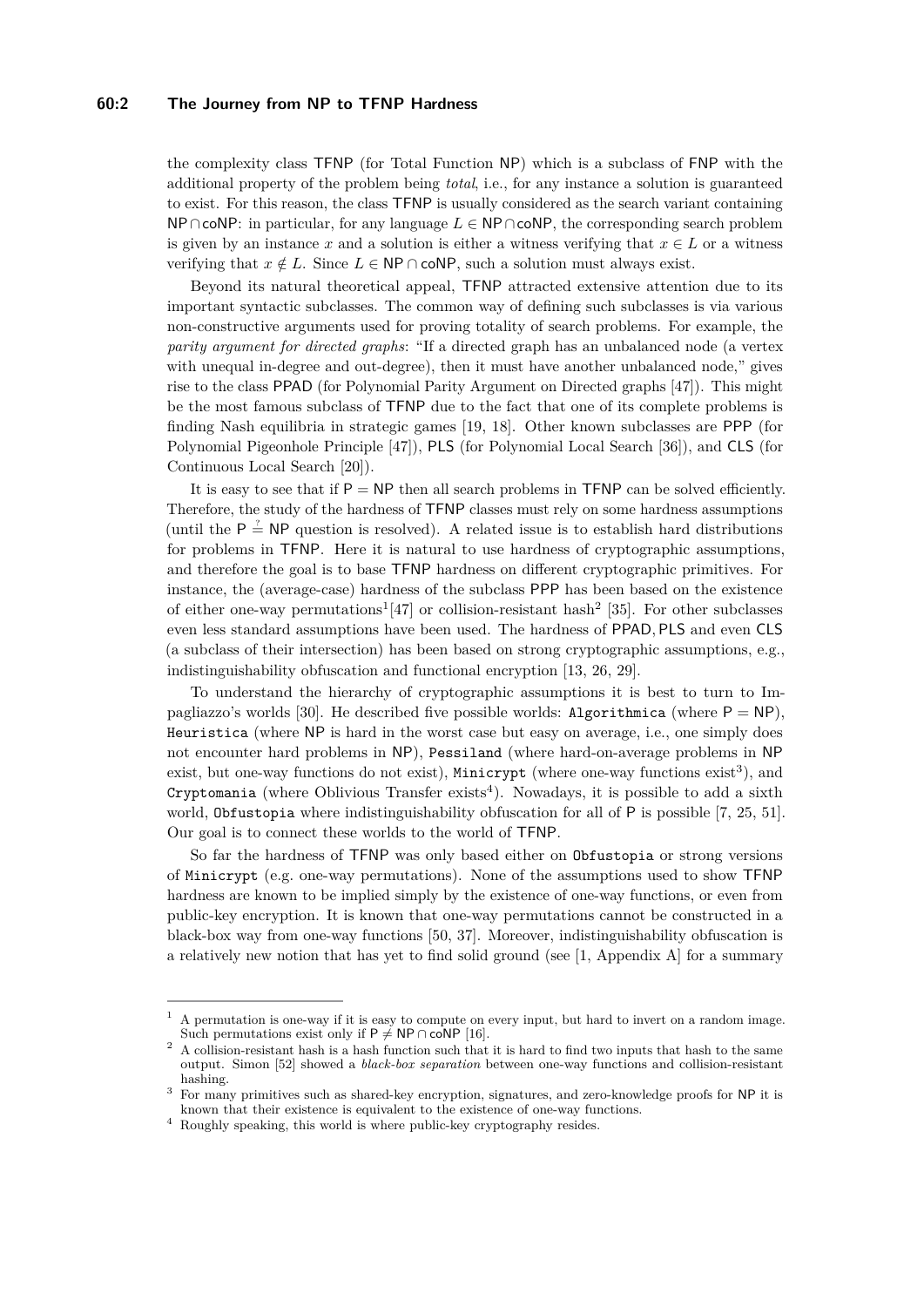of known attacks as of August 2016). Moreover, while indistinguishability obfuscation implies the existence of one-way functions [\[39\]](#page-17-6), it has been shown that it cannot be used to construct either one-way permutations or collision-resistant hash in a black-box manner [\[5,](#page-15-2) [6\]](#page-15-3). Other hardness results for TFNP rely on specific number theoretic assumptions such as factoring or discrete log.

**Barriers for proving TFNP hardness.** Given the lack of success in establishing hardness of TFNP under general assumptions, there has been some effort in trying to explain this phenomenon. From the early papers on PLS and TFNP by Johnson et al. [\[36\]](#page-17-1) and Megiddo and Papadimitiriou [\[43\]](#page-17-0) we know that TFNP hardness cannot be based on worst-case NP hardness, unless  $NP = coNP<sup>5</sup>$  $NP = coNP<sup>5</sup>$  $NP = coNP<sup>5</sup>$  Mahmoody and Xiao [\[42\]](#page-17-7) showed that even a *randomized* reduction from TFNP to worse-case NP would imply that SAT is "checkable" (which is a major open question [\[15\]](#page-16-7)). Buhrman et al. [\[17\]](#page-16-8) exhibited an oracle under which all TFNP problems are easy but the polynomial hierarchy is infinite, thus, explaining the failure to prove TFNP hardness based on worst-case problems in the polynomial hierarchy. In a recent work, Rosen et al. [\[49\]](#page-18-4) showed that any attempt to base TFNP hardness on (trapdoor) one-way functions (in a black-box manner) must result in a problem with exponentially many solutions. This leads us to ask the following natural question:

## *What is the weakest assumption under which we can show hardness of* TFNP*?*

A possible approach to answering this question is to try to put TFNP hardness in the context of the Impagliazzo's five worlds. In the light of this classification, one can argue that an equally, if not more interesting, question is:

## *What is the weakest assumption for hardness on average of* TFNP*?*

In this work, we give an (almost) tight answer to this question. Given the negative results discussed above, our results are quite unexpected. While the barriers imply that it is very unlikely to show TFNP hardness under *worst-case* NP hardness, we are able to show that *hard-on-average* TFNP can be based on any *hard-on-average* language in NP (and in particular on the existence of one-way functions). In the terminology of the worlds of Impagliazzo, our results show that hard-on-average TFNP problems exist in Pessiland (and beyond), a world in which none of the assumptions previously used to show TFNP hardness exist (not even one-way functions). On the other hand, the barriers discussed above indicate that it would be unlikely to prove worse-case TFNP hardness in Heuristica, as in that world the only available assumption is  $P \neq NP$ .

As for techniques, we show an interesting interplay between TFNP and derandomization. We show how to "push" problems into TFNP while maintaining their hardness using derandomization techniques. In the non-uniform settings, our results can be established with no further assumptions. Alternatively, we show how to get (standard) uniform hardness via further derandomization assuming the existence of a Nisan-Wigderson type pseudorandom generator (discussed below).

In correspondence with the black-box impossibility of Rosen et al. [\[49\]](#page-18-4), the problem we construct might have instances with an exponential number of solutions. Nevertheless, we

<span id="page-2-0"></span> $5$  The argument is quite simple: Suppose there is a reduction from SAT (for example) to TFNP, in a way that every solution to the TFNP problem translates to a resolution of the SAT instance. This would yield an efficient way to refute SAT: guess a solution of the TFNP problem, and verify that it indeed implies that the SAT instance has no solution.

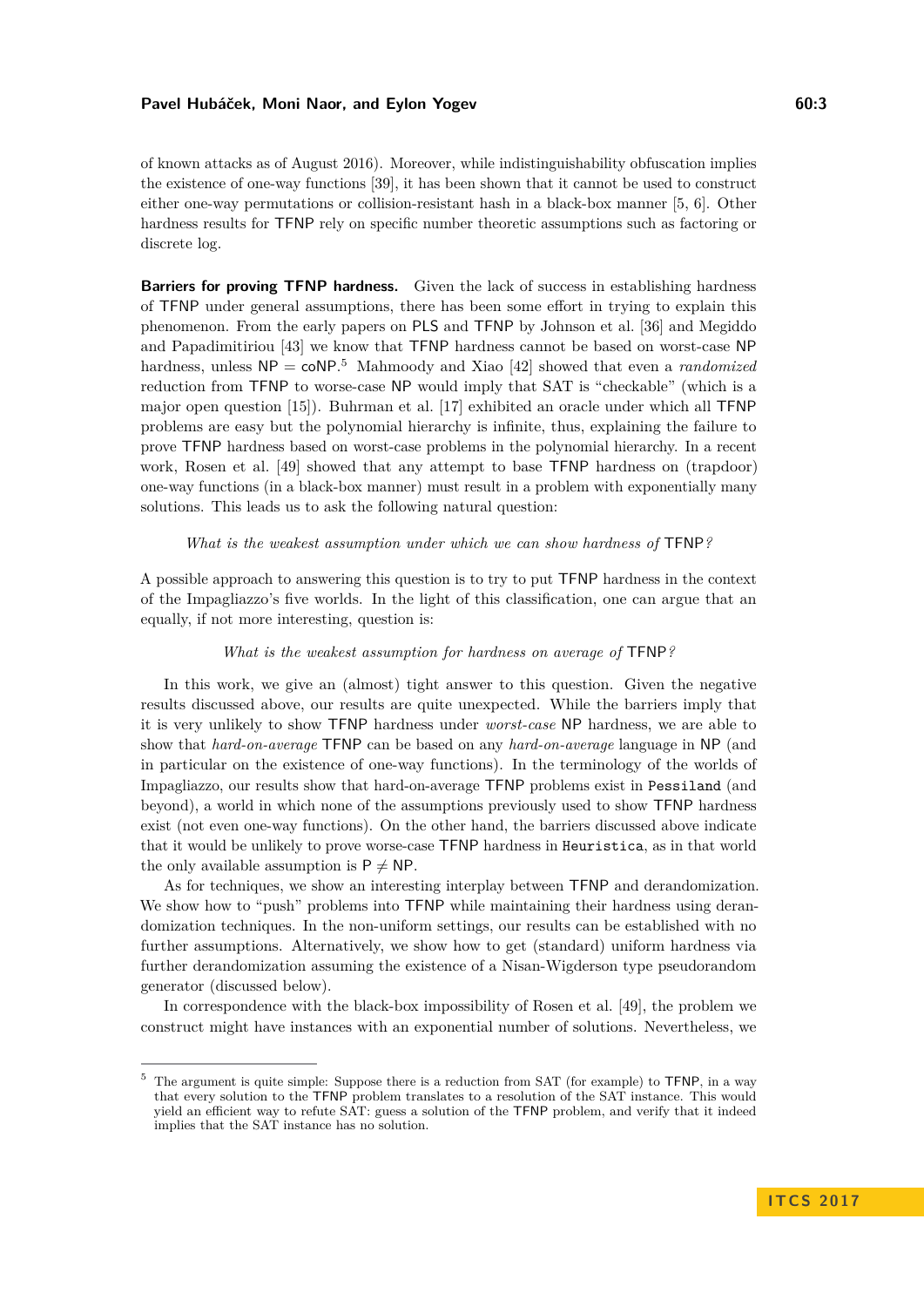## **60:4 The Journey from NP to TFNP Hardness**

show that there exists a different problem in TFNP such that its hardness can be based on the existence of one-way functions and *Zaps* (discussed below), and has *either one or two* solutions for any instance. The reason our result does not contradict the impossibility results is (i) that it is not black-box, and (ii) we use an extra object, Zaps; it is unknown whether the latter exists solely under the assumption that one-way functions exist (but it can be shown to exist relative to random oracles). We observe that the fact that our problem has either one or two solutions for every instance is (in some sense) tight: any hard problem with a single solution for every instance would imply hardness of NP ∩ coNP (by taking a hardcore bit of the unique solution), and thus would have to face the limitations of showing  $NP \cap coNP$  hardness from unstructured assumptions [\[12\]](#page-16-9).

**Nisan-Wigderson PRGs.** Nisan and Wigderson showed how the assumption of a very hard language can be used to construct a specific type of pseudorandom generators (henceforth NW-type PRG) benefitial for tasks of derandomization and in particular to derandomize BPP algorithms [\[46\]](#page-18-5). Impagliazzo and Wigderson [\[34\]](#page-17-8) constructed a NW-type PRG under the (relatively modest) assumption that  $E$  (i.e.,  $DTIME(2^{O(n)})$ ) has a problem of circuit complexity  $2^{\Omega(n)}$ . Although used mainly in computational complexity, (strong versions of) these generators have found applications in cryptography as well: Barak, Lindell, and Vadhan [\[8\]](#page-16-10) used them to prove an impossibility for two-round zero-knowledge proof systems, Barak, Ong, and Vadhan [\[9\]](#page-16-11) showed how to use them to construct a witness indistinguishable proof system for NP, and Bitansky and Vaikuntanathan [\[14\]](#page-16-12) showed how to completely immunize a large class of cryptographic algorithms from making errors. In the examples above, the PRG was constructed to fool polynomial sized (co)non-deterministic circuits. Such NW-type PRGs follow from (relatively modest) assumption that E has a problem of (co)non-deterministic circuit complexity  $2^{\Omega(n)}$ .

We show that NW-type PRGs have an interesting interplay with TFNP as well. We use strong versions of these generators to show that several different problems can be "pushed" into TFNP by eliminating instances with no solutions (in the uniform setting). Our notion of strong NW-type PRG requires fooling polynomial-sized Π2-circuits. Again, such PRGs follow from the assumption that  $E$  has a problem of  $\Pi_2$ -circuit complexity  $2^{\Omega(n)}$  (see [\[4\]](#page-15-4) for an example of a use of such PRGs).

**Zaps.** Feige and Shamir [\[24\]](#page-16-13) suggested a relaxed notion of zero-knowledge called *witness indistinguishability* where the requirement is that any two proofs generated using two different witnesses are computationally indistinguishable. They showed how to construct three-message witness indistinguishable proofs for any language in NP assuming the existence of one-way functions. A Zap, as defined by Dwork and Naor [\[21\]](#page-16-14), is a two-message public-coin witness indistinguishable scheme where the first message can be reused for all instances. They showed that (assuming one-way functions) Zaps are existentially equivalent to NIZKs (noninteractive zero-knowledge proofs), and hence one can use the known constructions (e.g., based on trapdoor permutations). Dwork and Naor also showed that the interaction could be further reduced to a single message witness indistinguishable proof system in the nonuniform setting (i.e., the protocol has some polynomial sized advice). In the uniform setting, Barak et al. [\[9\]](#page-16-11) showed the same result by leveraging a NW-type PRG for derandomizing the known constructions of Zaps. Our proofs make use of such witness indistinguishable proof systems both in the uniform and non-uniform setting.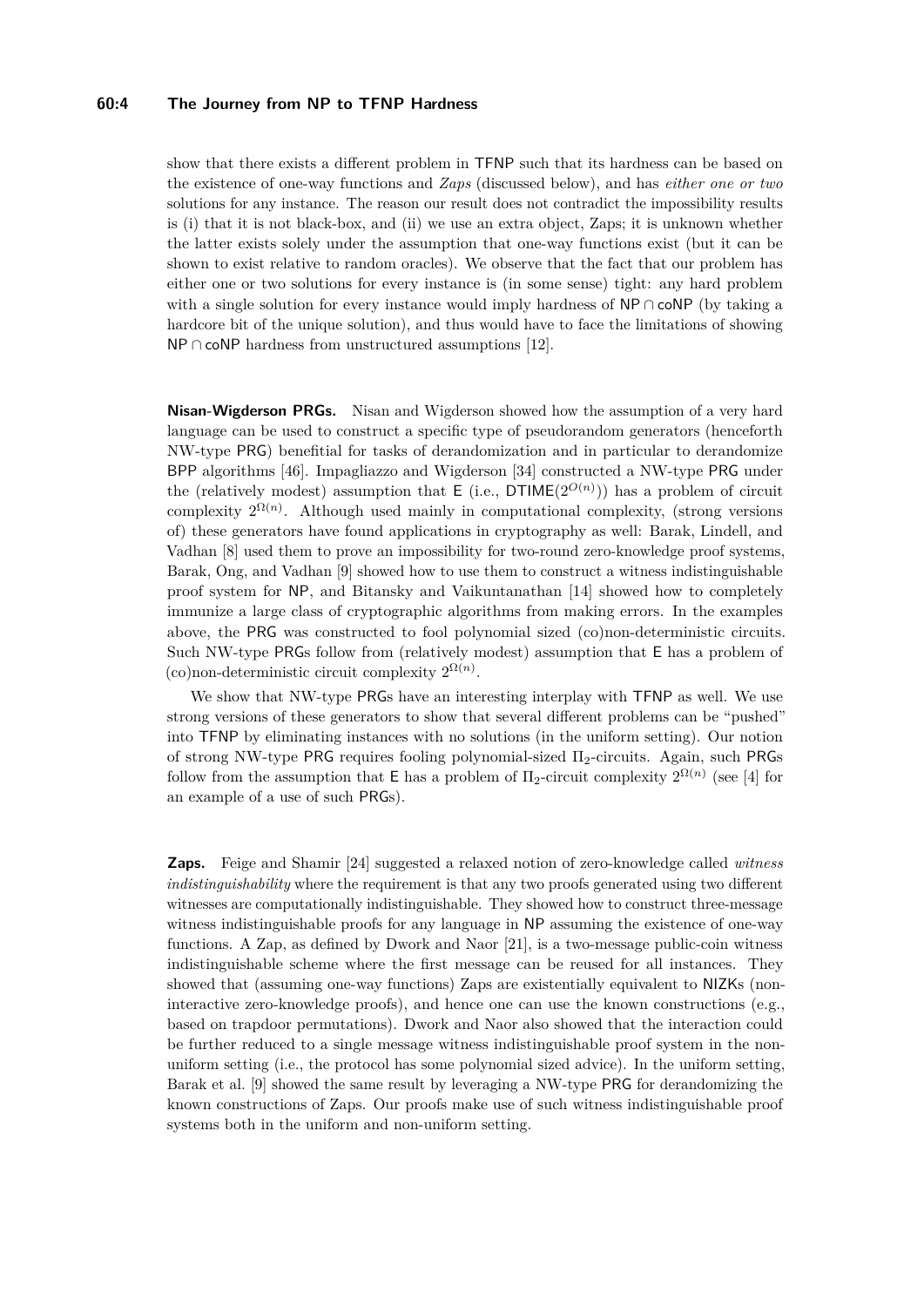<span id="page-4-1"></span>

**Figure 1** An illustration of our results (solid implications) in the context of previously known positive results (dashed implications) and negative results (crossed out dashed implications).

# <span id="page-4-2"></span>**1.1 Our results**

Some of our results use a derandomization assumption in the form "assume that there exists a function with deterministic (uniform) time complexity  $2^{O(n)}$ , and  $\Pi_2$ -circuit complexity  $2^{\Omega(n)}$ . In the description of our results below, we simply call this the *fooling assumption*. Alternatively, instead of this assumption we can consider the non-uniform setting, and get the same results for TFNP*/*poly (see Definition [10\)](#page-8-0). Some of our results are summarized in Figure [1.](#page-4-1)

▶ **Theorem 1** (Informal). *Any hard-on-average* NP *language* (e.g., random SAT, hidden clique, *or any one-way function) implies a non-uniform* TFNP *problem which is hard-on-average.*

Then, using derandomization we get the following corollary for the uniform setting.

I **Corollary 2** (Informal)**.** *Under the fooling assumption, any hard-on-average* NP *language implies a (uniform)* TFNP *problem which is hard-on-average.*

Furthermore, we present an alternative approach for proving totality of search problems using zero-knowledge proofs which allows to build more structured TFNP problems. Specifically, if injective one-way functions exist, and Zaps exist then we construct a total search problem with at most two solutions.

<span id="page-4-0"></span>▶ **Theorem 3** (Informal). Assume the existence of Zaps and injective one-way functions. *Then, there exists a hard-on-average problem (either non-uniform, or uniform under the fooling assumption) in* TFNP *such that any instance has at most two solutions.*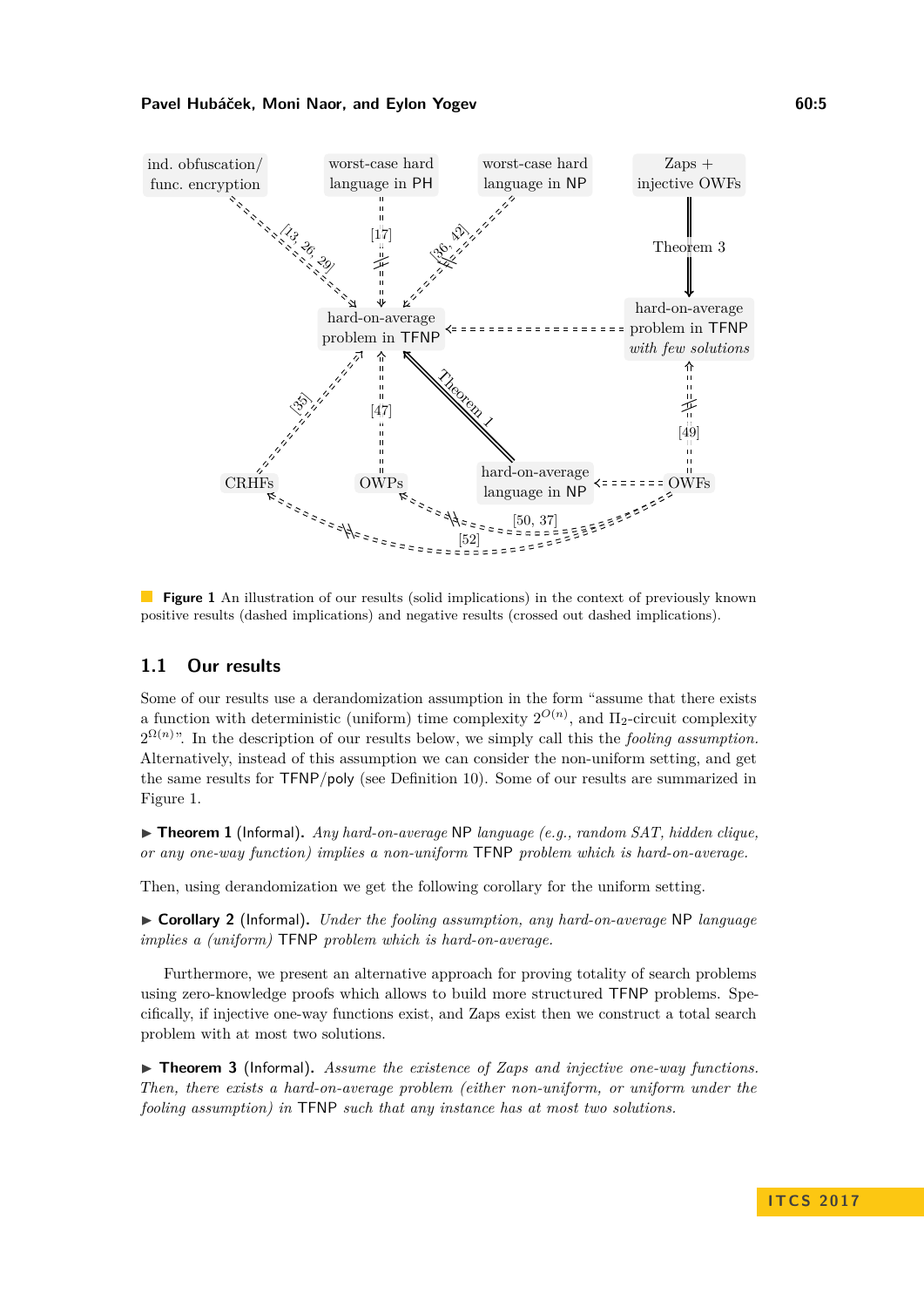### **60:6 The Journey from NP to TFNP Hardness**

# **1.2 Related work (search vs. decision)**

The question of the complexity of search when the solution is guaranteed to exist has been discussed in various scenarios. Even et al. [\[23\]](#page-16-15) considered the complexity of promise problems and the connection to cryptography. They raised a conjecture which implies that public-key cryptography based on NP-hard problems does not exist. Impagliazzo and Naor [\[33\]](#page-17-9) and Lovasz et al. [\[41\]](#page-17-10) considered search in the query complexity model where a solution is guaranteed to exist, similarly to the class TFNP. They showed a separation between the classes of deterministic, randomized, and the size of the object of the search. Bellare and Goldwasser [\[10\]](#page-16-16) considered the issue of self reducibility, i.e. are there languages in NP where given a decision oracle it is hard to solve *any* corresponding FNP search problem. They showed that such languages exist under the assumption that  $\mathsf{EE} \neq \mathsf{NEE}$  (double exponential time is not equal the non-deterministic version of it).

# **2 Our Techniques**

# <span id="page-5-0"></span>**2.1 TFNP hardness based on average-case NP hardness**

Let  $L$  be a hard-on-average NP language for an efficiently samplable distribution  $\mathcal{D}$ , associated with a relation  $R_L$ . That is,  $(L, \mathcal{D})$  is a pair such that no efficient algorithm can decide L with high probability when instances are drawn from  $D$ . Our goal is to construct a (randomized) reduction from an instance for *L* sampled from D to a TFNP problem, such that every solution to the TFNP problem can be used to decide the instance given for *L*. As discussed above, such a reduction cannot rely on worst-case complexity ([\[36,](#page-17-1) [43\]](#page-17-0)), and hence it must use the fact that we have a hard distribution for *L*.

The first thing to note is that since  $(L, \mathcal{D})$  is hard to decide, then it is also hard to find a valid witness. Thus, the corresponding search problem, i.e., given an instance *x* to find a witness *w* such that  $(x, w) \in R_L$ , is hard directly based on the hardness of  $(L, \mathcal{D})$ . However, this is not sufficient for establishing hardness in TFNP. The issue is that not all instances indeed have a solution, and furthermore, determining whether an instance has a solution is by itself NP-hard.

To show that a problem is in TFNP we need to prove that there exists a solution for *every* instance. Therefore, our goal is to start with  $(L, \mathcal{D})$  and end up with  $(L', \mathcal{D}')$ , such that the distribution  $\mathcal{D}'$  always outputs instances in  $L'$ , but remains a hard distribution nevertheless. We employ a method called *reverse randomization*, which has been used in the context of complexity (for proving that BPP is in the polynomial hierarchy [\[40\]](#page-17-11)) and in the context of cryptography (for constructing Zaps, commitment schemes, and immunizing cryptographic schemes from errors [\[44,](#page-17-12) [21,](#page-16-14) [22,](#page-16-17) [14\]](#page-16-12)). For a string *s*, let the distribution  $\mathcal{D}_s$  be the one that on random coins *r* samples both  $x \leftarrow \mathcal{D}(1^n; r)$  and  $x' \leftarrow \mathcal{D}(1^n; r \oplus s)$ . We define  $L_s$  accordingly as containing the instance  $(x, x')$  if *at least one* of *x* or  $x'$  is in *L*. Since *D* is a hard distribution, we know that for  $x'$  sampled from *D* the probability that  $x' \in L$  is non-negligible. Therefore, we get that for any instance  $x \notin L$  with non-negligible probability over the choice of *s* the shifted version  $x'$  of  $x$  is such that  $x' \in L$ . We perform several such random shifts, such that for any  $x \notin L$  the probability that *one* of its shifts is an element in *L* is very high, and define the new language to accept any instance where *at least one of the shifts* is in *L*. Moreover, we show that for any such collection of shifts, the resulting distribution is still hard even when the shift is given to the solving algorithm.

The result is that there *exists* a collection of shifts such that applying them to D yields a pair  $(L', \mathcal{D}')$  with the following two properties: (1) the support of  $\mathcal{D}'$  is entirely contained in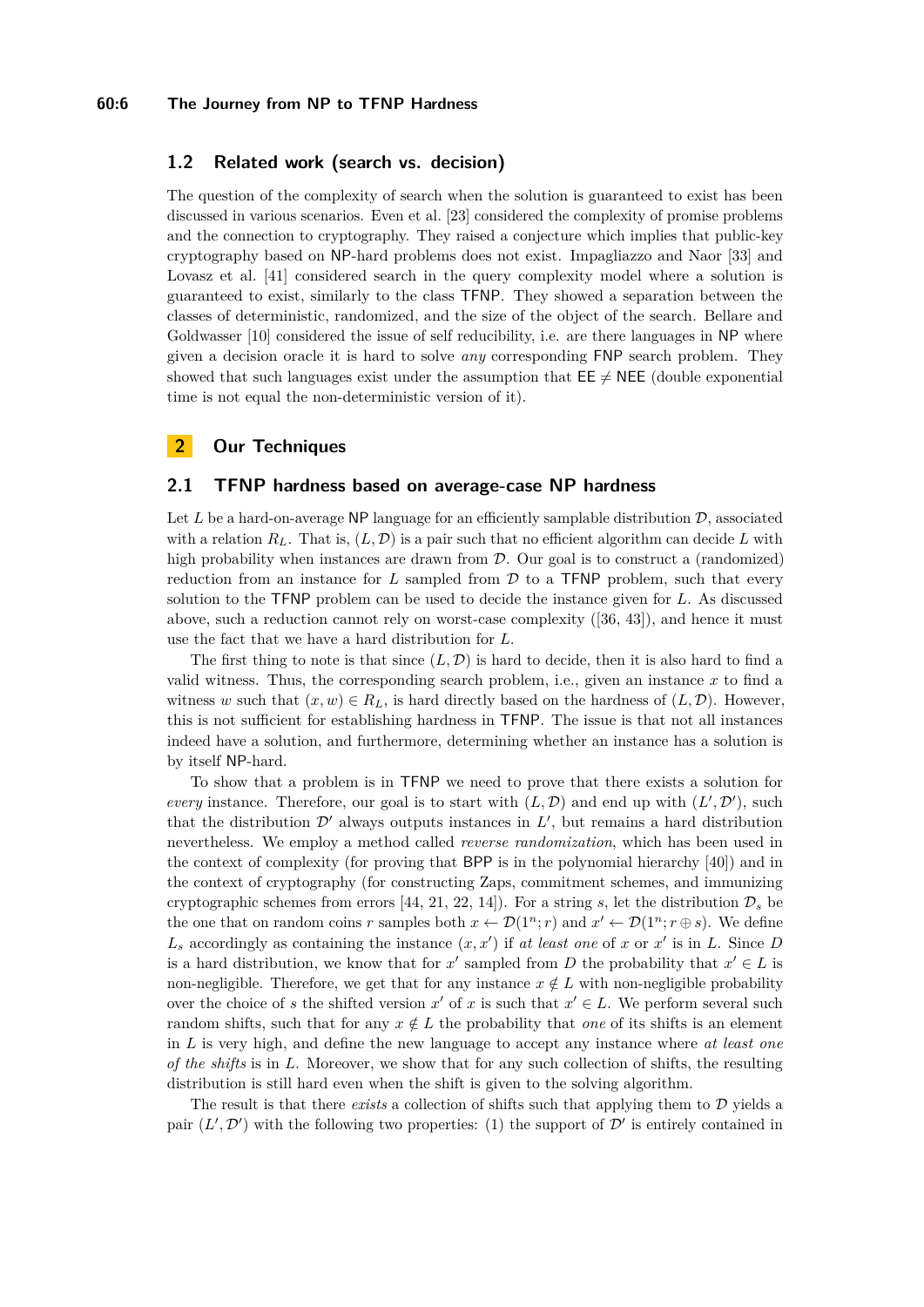$L'$ , and (2) the pair  $(L', \mathcal{D}')$  is a hard *search* problem, i.e., given a random instance *x* sampled from  $\mathcal{D}'$  the probability of finding a valid witness for  $x$  in polynomial-time is negligible. To construct our hard TFNP problem there are a few difficulties we ought to address.

We have merely proven the existence of such a shift for every input length. However, finding such a shift might be a hard task on its own. One possible way to circumvent this issue is to consider non-uniform versions of the problem, where this shift is hardwired into the problem's description (for each input size). Notice that in this case the shift is public and thus it is important that we have proven hardness even given the shift. If we want to stay in the uniform setting, we need to show how to find such shifts efficiently for every *n*. The main observation here is that we can show that a random shift will be good enough with high probability, and verifying if a given shift is good can be done in the complexity class  $\Pi_2$ . Thus, using a Nisan-Wigderson type pseudorandom generators against  $\Pi_2$ -circuits we show how to (completely) derandomize this process and find the collection of shifts efficiently and deterministically. Such NW-type PRGs were shown to exist under the assumption that E is hard for  $\Pi_2$  circuits.

At this point, we have an (efficiently) samplable distribution  $\mathcal{D}'$  such that its support provably contains only instances in  $L'$ , and finding any valid witness is still hard for any polynomial-time algorithm. However, how can we use  $\mathcal{D}'$  to create a hard TFNP problem? Indeed, we can use  $(L', \mathcal{D}')$  to construct a hard search problem. Since any instance in the support of  $\mathcal{D}'$  is satisfiable we would claim that the problem is indeed in TFNP. However, this is actually not the case, since it is infeasible to verify that an instance has actually been sampled from  $\mathcal{D}'$ ! Therefore, the resulting search problem is not in TFNP. To solve this, we need a way to prove that an instance  $x$  is in the support of  $\mathcal{D}'$  without hurting the hardness of the distribution.

**On distributions with public randomness.** The straightforward solution to the above problem is to publish the randomness *r* used to sample the instance. This way, it is easy to verify that the instance is indeed in the support of  $\mathcal{D}'$  and thus any instance must have a solution and our problem is in TFNP. But what about hardness? Is the distribution hard even when given the randomness used to sample from it? Note that in many cases the randomness might even explicitly contain a satisfying assignment (e.g., a planted clique or factorization of a number). Thus, we must rely on distributions which remain hard even when given the random coins used for sampling. We denote such distributions as *public-coin distributions*.

If the original distribution  $\mathcal D$  was public-coin to begin with, then we show that our modifications maintain this property. Thus, assuming that  $\mathcal D$  is public-coin we get a problem that is provably in TFNP and is as hard as  $D$  (see Section [4.1](#page-10-0) for the full proof). Then, we show that in fact any hard distribution can be modified to construct a public-coin distribution while maintaining its hardness, with no additional assumptions. This lets us construct a hard TFNP problem using any hard-on-average language *L*, even one with a distribution that is not public-coin (see Section [4.2](#page-12-0) for discussion of the transformation).

The number of solutions of the TFNP problem we constructed is polynomial in the number of witnesses of the language *L* we begin with (each shift introduces new solutions). In particular, if we start from a hard decision problem  $(L, D)$  where  $D$  is public-coin and every  $x \in L$  has a single witness, then our **TFNP** problem will have only a polynomial number of witnesses. Our transformation from any distribution to a public-coin one increases the number of witnesses (for some instances). In the next section, we discuss an alternative method for proving totality of search problems which, moreover, results in a small number of solutions.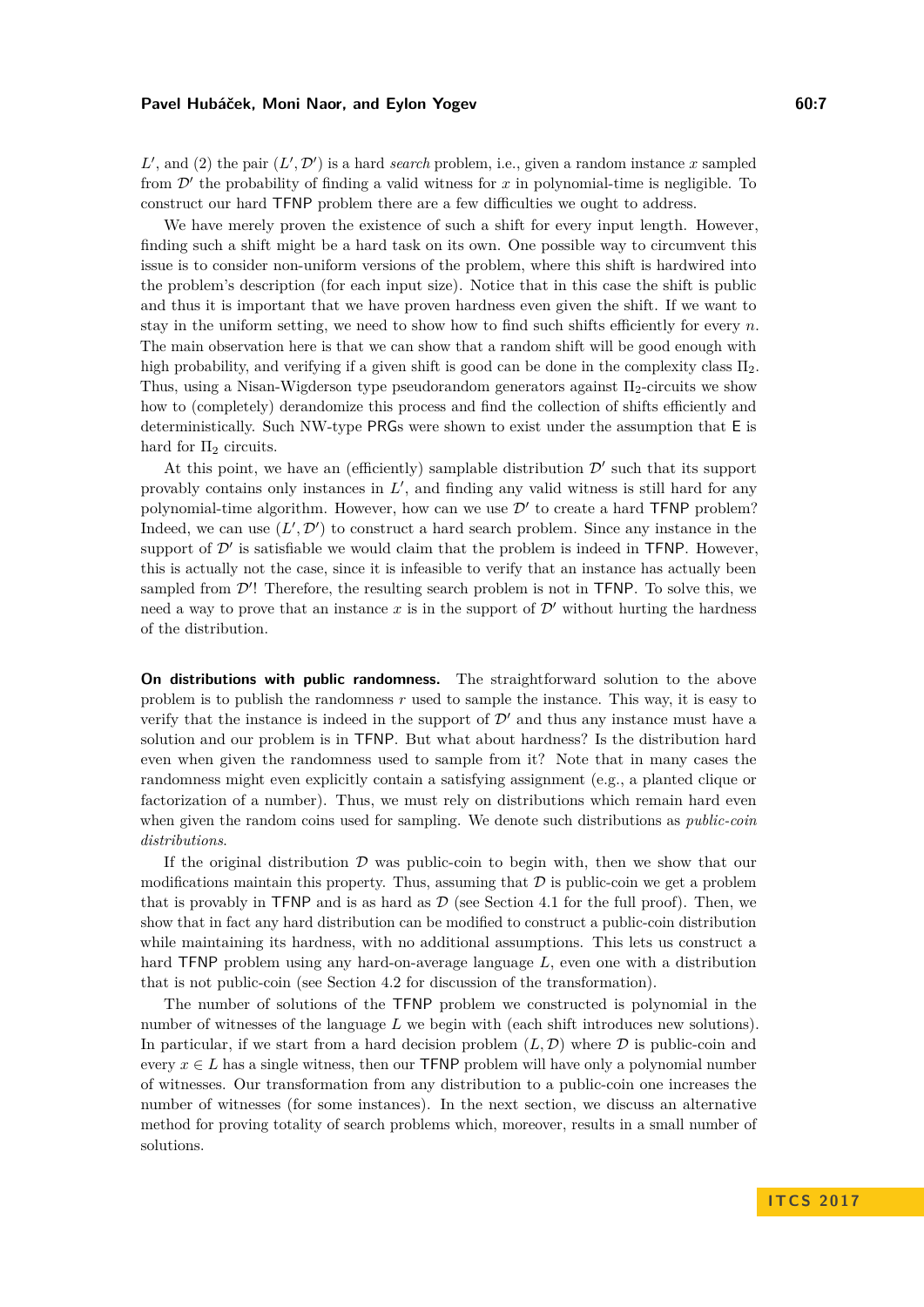## **2.2 Using zero-knowledge for TFNP hardness**

We demonstrate the power of zero-knowledge proofs in the context of TFNP in order to assure totality of search problems. This enables us to get more structured problems in TFNP.

Suppose we have a one-way function  $f$ , and we try to construct a hard  $TFNP$  problem where any solution can be used to invert *f* on a random challenge *y*. The difficulty is that we need to prove that the search problem is total while not ruining its hardness. In particular, we have to prove that given *y* there exists an inverse *x* such that  $f(x) = y$  without "revealing" anything" beyond the existence of  $x$ . If  $f$  is a permutation this task is trivial, since every  $y$ has an inverse by definition. However, for a general one-way function this is not the case.

To solve this issue, we employ as our main tool a Zap: a two-message witness indistinguishable proof system for NP (discussed in Section [1\)](#page-0-0). We construct a problem where an instance contains an image *y* and a Zap proof  $\pi$  of the statement "*y* has an inverse under f". The first message of the proof is either non-uniformly hardwired in the problem description, or uniformly derandomized (see discussion in the introduction). This way, any instance has a solution: if  $\pi$  is a valid proof then by the perfect soundness of the Zap we know that *y* indeed has an inverse, and otherwise, we consider the all-zero string to be a solution. Our goal is to show that this problem is still hard. However, the Zap proof only guarantees that for any two  $x, x'$  the proof  $\pi$  is indistinguishable, which does not suffice. In fact, if  $f$  is injective, then *y* has only a single inverse and  $\pi$  might simply be the inverse *x* without violating the witness indistinguishability property of the Zap.

Therefore, an instance of our problem will consist of two images *y, y*<sup>0</sup> and a Zap proof *π* that *one* of the images has an inverse under  $f$ . The goal is to find an inverse of  $y$  or  $y'$ , where one is guaranteed to exist as long as the proof  $\pi$  is valid. This way, we are able to ensure that the proof  $\pi$  does not reveal any useful information about the inverse  $x$ . Finally, by randomly embedding an instance *y* of a challenge to *f* we show that any adversary that solves this problem can be used to invert the one-way function *f*. Thus, we get a total problem that is hard assuming one-way functions, and Zaps. Moreover, notice that when the underlying one-way function is *injective* the problem we constructed has *exactly one or two solutions* for any instance. See Theorem [21](#page-13-0) and Section [5](#page-13-1) for details of the full proof.

# **3 Preliminaries**

We present the basic definitions and notation used in this work. For a distribution *X* we denote by  $x \leftarrow X$  the process of sampling a value x from the distribution X. For an integer  $n \in \mathbb{N}$  we denote by  $[n]$  the set  $\{1, \ldots, n\}$ . A function neg:  $\mathbb{N} \to \mathbb{R}$  is negligible if for every constant  $c > 0$  there exists an integer  $N_c$  such that  $\log(n) < n^{-c}$  for all  $n > N_c$ .

▶ Definition 4 (Computational Indistinguishability). Two sequences of random variables  $X = \{X_n\}_{n\in\mathbb{N}}$  and  $Y = \{Y_n\}_{n\in\mathbb{N}}$  such that  $X_n$ 's and  $Y_n$ 's lengths are polynomially bounded are computationally indistinguishable if for every probabilistic polynomial time algorithm *A* there exists an integer *N* such that for all  $n > N$ ,

 $|Pr[A(X_n) = 1] - Pr[A(Y_n) = 1]| \leq neg(n)$ ,

where the probabilities are over  $X_n$ ,  $Y_n$  and the internal randomness of  $A$ .

<span id="page-7-0"></span>**▶ Definition 5** (One-Way Functions). A polynomial time computable function  $f: \{0,1\}^*$  → {0*,* 1} ∗ is called *one-way* if for any PPT inverter *A* (the non-uniform version is polysize circuit) there exists a negligible function  $\mu(\cdot)$ , such that

$$
Pr [A(f(x)) \in f^{-1}(f(x)) : x \leftarrow \{0,1\}^n] \leq \mu(n) .
$$

We say that F is a family of injective one-way functions if every function in F is injective.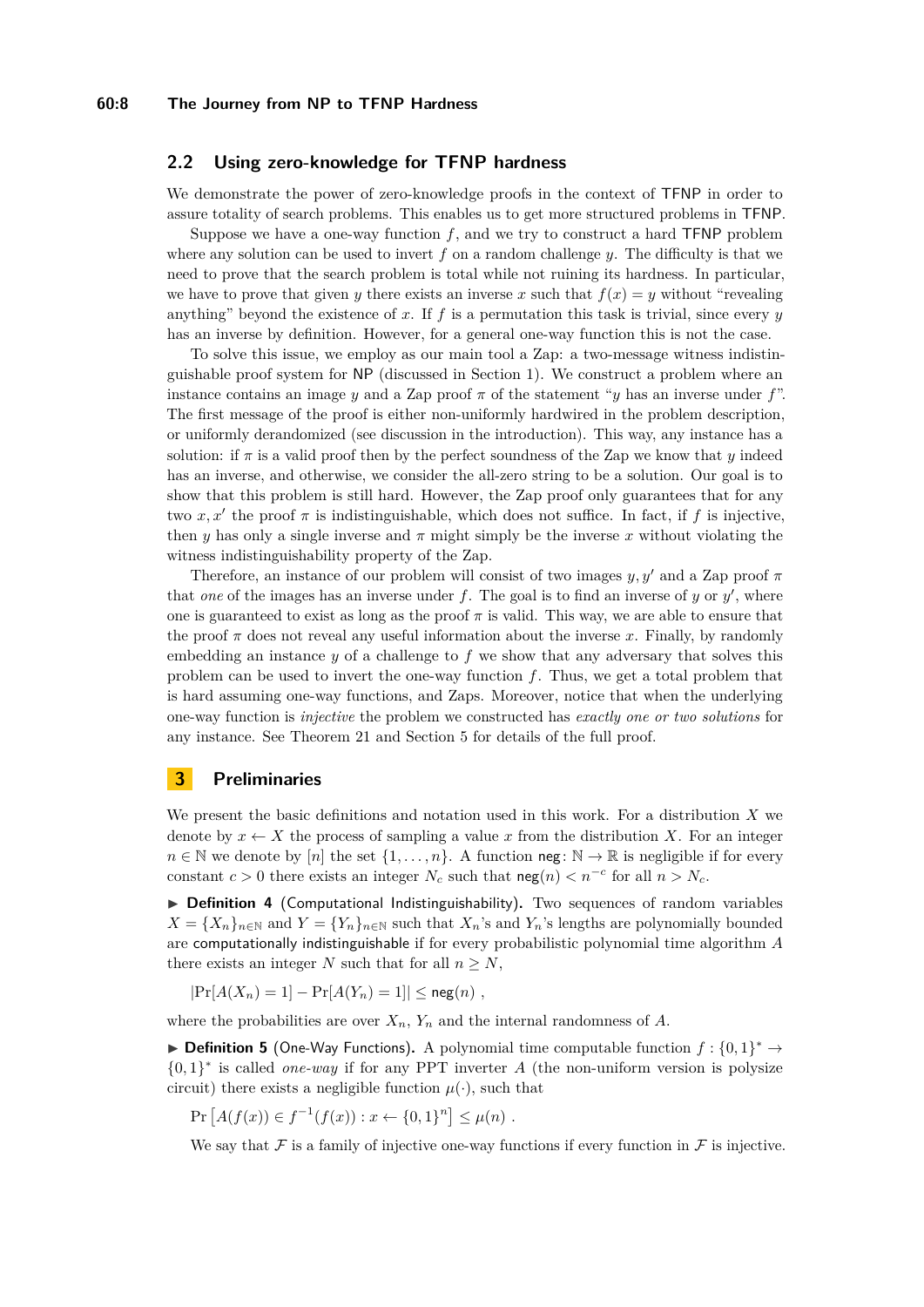## **3.1 Average-case complexity**

For a language *L* and an instance *x* we write  $L(x) = 1$  if  $x \in L$  and  $L(x) = 0$  otherwise.

 $\triangleright$  **Definition 6** (Probability distributions). A probabilistic randomized algorithm  $\mathcal{D}$  is said to be a probability distribution if on input  $1<sup>n</sup>$  it outputs a string of length *n*. We denote by  $\mathcal{D}(1^n; r)$  the evaluation of D on input  $1^n$  using the random coins r. We say that D is efficient if it runs in polynomial time.

**► Definition 7** (Hard distributional problem). Let  $L \in \mathbb{NP}$  and let  $\mathcal{D}$  be an efficient probability distribution. We say that  $(L, \mathcal{D})$  is a hard distributional problem if for any probabilistic polynomial time-algorithm *A* there exist a negligible function  $neg(\cdot)$  such that for all large enough *n* it holds that:

$$
\Pr_{r,A}[A(x) = L(x) : x \leftarrow \mathcal{D}(1^n; r)] \le 1/2 + \operatorname{neg}(n) ,
$$

where the probability is taken over *r* and the randomness of *A*.

**► Remark.** We say that a language  $L \in \mathsf{NP}$  is hard-on-average if there exists an efficient probability distribution  $D$  such that  $(L, D)$  is a hard distributional problem.

<span id="page-8-1"></span>**► Definition 8** (Hard public-coin distributional problem). Let  $L \in NP$  and let  $D$  be an efficient probability distribution. We say that  $(L, D)$  is a hard public-coin distributional problem if for any probabilistic polynomial time-algorithm A there exists a negligible function  $neg(\cdot)$ such that for all large enough *n* it holds that:

$$
\Pr_{r,A}[A(r,x) = L(x) : x \leftarrow \mathcal{D}(1^n; r)] \le 1/2 + \text{neg}(n) ,
$$

where the probability is taken over *r* and the randomness of *A*. (Notice that in this case, *A* gets both the instance *x* and the random coins *r* used to sample *x*.)

# **3.2 Total search problems**

The class TFNP of "total search problems" contains a host of non-trivial problems for which a solution always exists.

**Definition 9** (TFNP). A *total* NP *search problem* is a relation  $S(x, y)$  such that it is (i) computable in polynomial (in  $|x|$  and  $|y|$ ) time (ii) *total*, i.e. there is a polynomial q such that for every *x* there exists a *y* such that  $\mathcal{S}(x, y)$  and  $|y| \leq q(|x|)$ .

The set of all total NP search problems is denoted by TFNP.

The class TFNP*/*poly is the non-uniform circuit version of TFNP, similar to NP*/*poly with respect to NP.

<span id="page-8-0"></span> $\triangleright$  **Definition 10** (TFNP/poly). A *total* NP/poly *search problem* is a relation  $S(x, y)$  such that it is (i) computable polynomial (in  $|x|$  and  $|y|$ ) time with polynomial advice or equivalently there exists a family of polynomial sized circuits that computes  $S$  (ii) *total*, i.e. there is a polynomial *q* such that for every *x* there exists a *y* such that  $S(x, y)$  and  $|y| \leq q(|x|)$ .

The set of all total NP*/*poly search problems is denoted by TFNP*/*poly.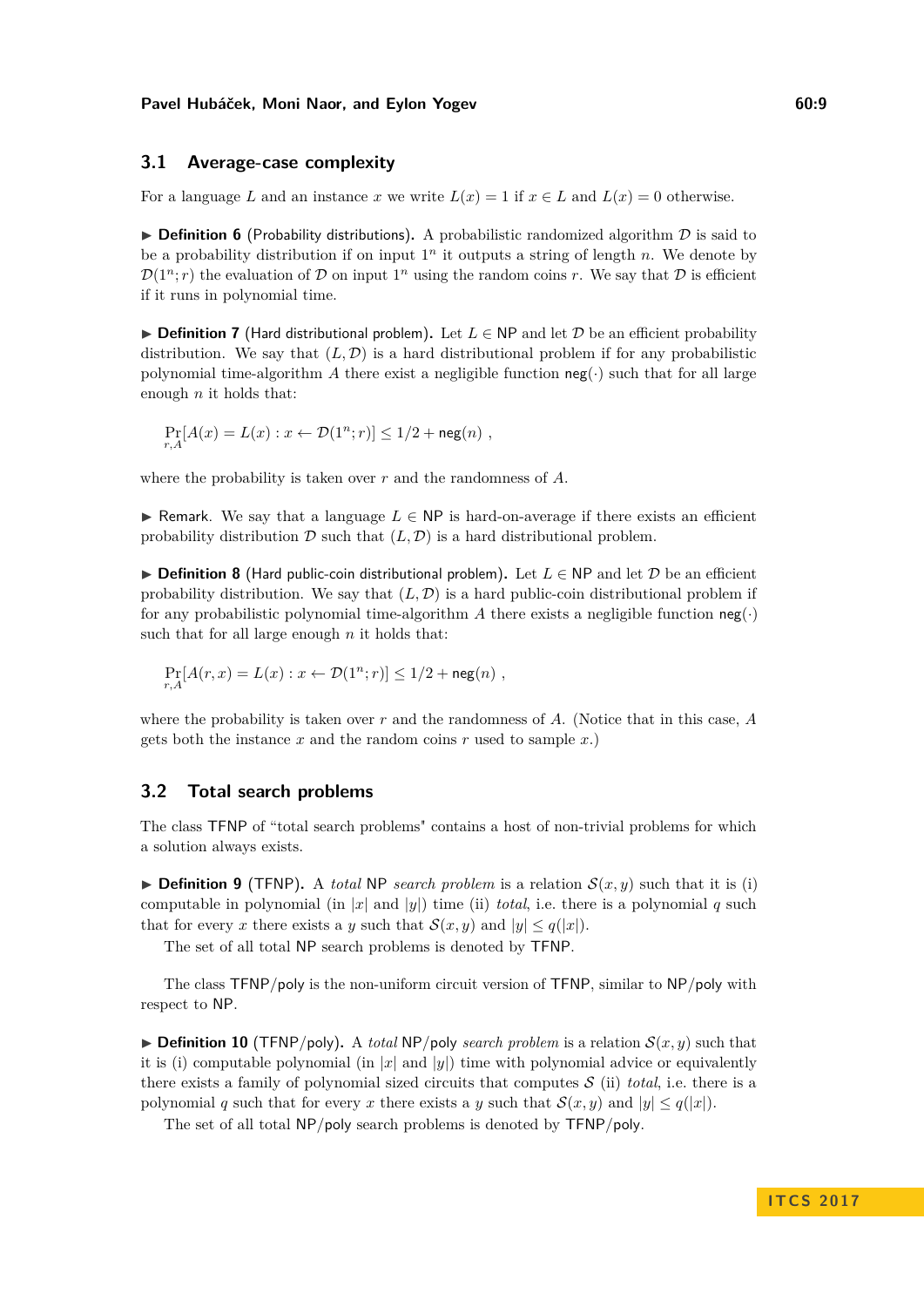## **60:10 The Journey from NP to TFNP Hardness**

# **3.3 Witness indistinguishable proof systems**

We consider witness indistinguishable proof systems for NP. In particular, these are derandomized versions of Zaps and can be constructed from any Zap by fixing the first message non-uniformly (see [\[21,](#page-16-14) Section 3]). In the uniform setting, Barak et al. [\[9\]](#page-16-11) showed that by leveraging a NW-type PRG, they can derandomize the Zap construction and get the same result. In both cases, we get a witness indistinguishable proof system which is defined as follows:

<span id="page-9-3"></span> $\triangleright$  **Definition 11.** Let *L* be an NP language with relation *R*. A scheme (Prove, Verify) is a witness indistinguishable proof system between a verifier and a prover if:

**1. Completeness:** for every  $(x, w) \in R$  we have that:

 $Pr$  [Verify $(x, \pi) = 1 | \pi \leftarrow Prove(x, w) = 1$ .

**2. Perfect Soundness**: for every  $x \notin L$  and for every  $\pi$  it holds that:

 $Pr$  [Verify $(x, \pi) = 1$ ] = 0.

**3. Witness Indistinguishability**: for any sequence of  $\{x, w, w'\}$  such that  $(x, w) \in R$  and  $(x, w') \in R$  it holds that:

 ${Prove}(x, w) \approx_c {Prove}(x, w')$ .

## **3.4 Nisan-Wigderson type pseudorandom generators**

We define Nisan-Wigderson type pseudorandom generators [\[46\]](#page-18-5) that fool circuits of a given size.

<span id="page-9-2"></span>▶ **Definition 12** (NW-type PRGs.). A function G:  $\{0,1\}^{d(n)}$  →  $\{0,1\}^n$  is an *NW-type* PRG *against circuits of size*  $t(n)$  if it is (i) computable in time  $2^{O(d(n))}$  and (ii) any circuit *C* of size at most  $t(n)$  distinguishes  $U \leftarrow \{0,1\}^n$  from  $\mathsf{G}(s)$ , where  $s \leftarrow \{0,1\}^{d(n)}$ , with advantage at most  $1/t(n)$ .

<span id="page-9-1"></span>**Find 13** ([\[34\]](#page-17-8)). Assume there exists a function in  $E = DTIME(2^{O(n)})$  with cir*cuit complexity*  $2^{\Omega(n)}$ *. Then, for any polynomial*  $t(\cdot)$ *, there exists a NW-type generator* G:  $\{0,1\}^{d(n)} \rightarrow \{0,1\}^n$  *against circuits of size*  $t(n)$ *, where*  $d(n) = O(\log n)$ *.* 

Note that one can find a specific function *f* satisfying the above condition. In general, any function that is E-complete under linear-time reductions will suffice, and in particular, one can take the bounded halting function.[6](#page-9-0)

The above theorem was used in derandomization to fool polynomial sized circuits. It was observed in [\[4\]](#page-15-4) that Theorem [13](#page-9-1) can be extended to more powerful circuits such as non-uniform circuits. In particular, they gave the following theorem that is used in this work.

**► Definition 14** (oracle circuits and  $\Sigma_i/\Pi_i$ -circuits). Given a boolean function  $f(\cdot)$ , an  $f$ circuit is a circuit that is allowed to use *f* gates (in addition to the standard gates). A  $\Sigma_i$ -circuit (resp.,  $\Pi_i$ -circuit) is an *f*-circuit where *f* is the canonical  $\Sigma_i^p$ -complete (resp.,  $\Pi_i^p$ -complete) language. The size of all circuits is the total number of wires and gates (see [\[3,](#page-15-5) Chapter 5] for a formal definition of the classes  $\Sigma_i^p$  and  $\Pi_i^p$ ).

<span id="page-9-0"></span><sup>&</sup>lt;sup>6</sup> The function is defined as follows: BH( $M, x, t$ ) = 1 if the Turing machine  $M$  outputs 1 on input  $x$  after at most *t* steps (where *t* is given in binary), and  $BH(M, x, t) = 0$  otherwise.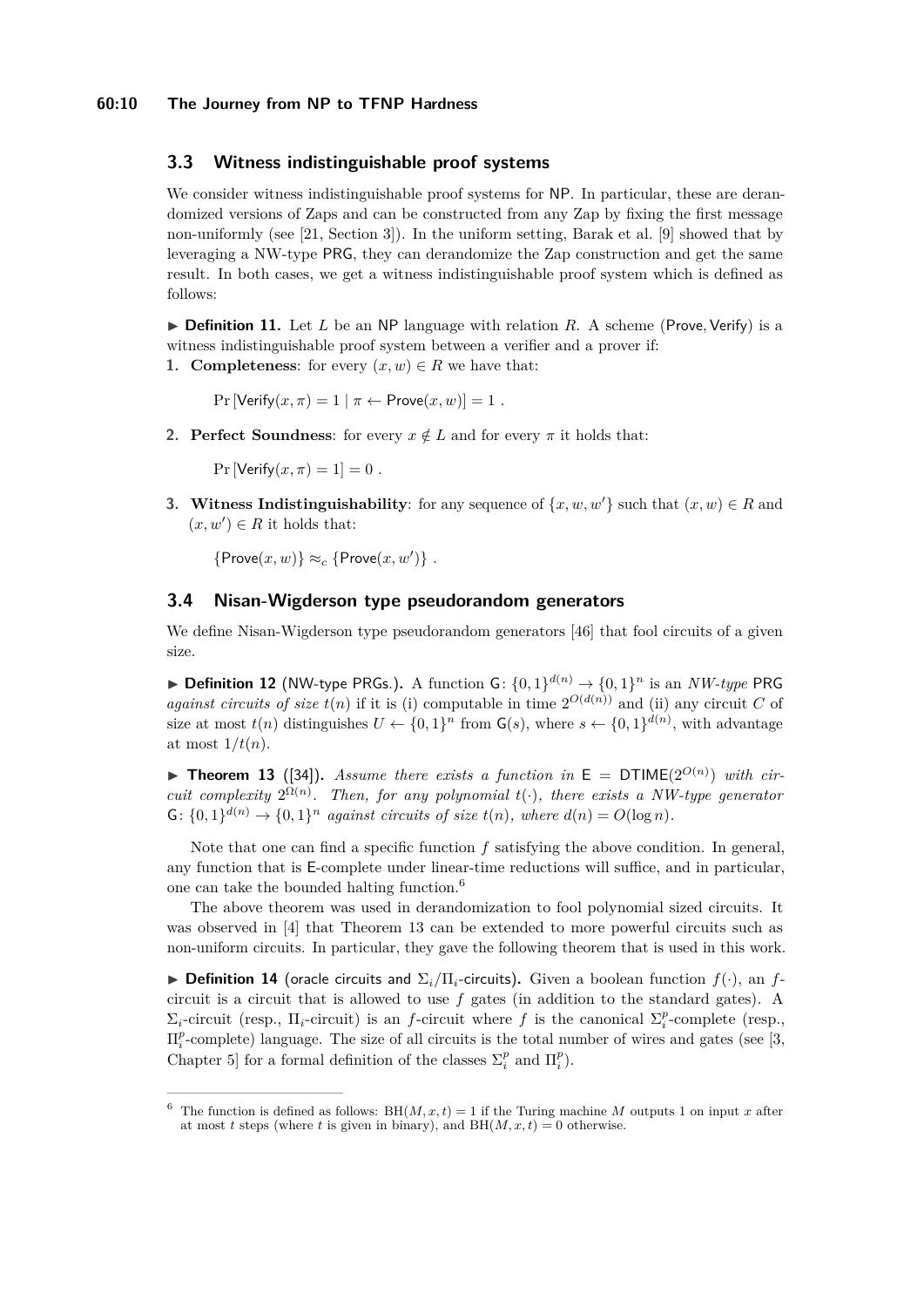The assumption underlying the above theorem is a worst-case assumption and it can be seen as a natural generalization of the assumption that  $E \subseteq NP$ . For a further discussion about this type of assumptions see [\[4,](#page-15-4) [2\]](#page-15-6).

# **4 TFNP Hardness from Average-Case NP Hardness**

We show that there exists a search problem in TFNP that is hard-on-average under the assumption of existence of a hard-on-average NP language and a Nisan-Wigderson type complexity assumption. An overview of the proof is given in Section [2.1.](#page-5-0) Formally, we prove:

<span id="page-10-1"></span>▶ **Theorem 16.** If there exists a hard-on-average language in NP then there exists a hard*on-average problem in non-uniform* TFNP*.*

Under an additional (worst-case) complexity assumption (as discussed in Section [1.1\)](#page-4-2), we also give a uniform version of this result.

<span id="page-10-2"></span>► Corollary 17. Assume that there exist functions with deterministic (uniform) time com*plexity*  $2^{O(n)}$ , and  $\Pi_2$ -circuit complexity  $2^{\Omega(n)}$ . If there exists a hard-on-average language in NP *then there exists a hard-on-average problem in* TFNP*.*

We split the proof of Theorem [16](#page-10-1) and Corollary [17](#page-10-2) into two parts. First, we prove the results under the assumption that the distribution  $\mathcal D$  has a special property we call *public-coin*, i.e., when the distribution remains hard even given the random coins used to sample from it (see Definition [8\)](#page-8-1). Second, we show that this assumption does not hurt the generality of the statement, since the existence of hard distributional decision problems implies the existence of hard *public-coin* distributional decision problems.

## <span id="page-10-0"></span>**4.1 Hardness based on public-coin distributions**

We begin with the proof of the non-uniform version of our result.

**Proof (Theorem [16\)](#page-10-1).** Fix an input size *n*. For simplicity of presentation (and without loss of generality), assume that to sample an instance  $x \in \{0,1\}^n$  the number of random coins needed is *n* (otherwise, one can pad the instances to get the same effect). We begin by showing that any hard distributional decision problem  $(L, \mathcal{D})$  implies the existence of a hard distributional search problem. In general, this problem will not be a total one but we will be able to use its structure to devise a total problem.

Let  $\mathcal{D}$  be a hard distribution for some NP language  $L$  with associated relation  $R_L$ . The distributional search problem associated to  $(L, \mathcal{D})$ , i.e., given  $x \leftarrow \mathcal{D}(1^n)$  to find a *w* such that  $R_L(x, w) = 1$ , is also hard. Moreover, there exists a polynomial  $p(\cdot)$  such that  $Pr_{x \leftarrow \mathcal{D}}[L(x) = 1] \geq p(n)$ , as otherwise, the "constant no" algorithm would contradict  $\mathcal{D}$ being a hard distribution for *L*. For any set of  $k = n^2 \cdot p(n)$  strings  $s_1, \ldots, s_k \in \{0, 1\}^n$ , we define a distributional problem  $(L_{s_1,...,s_k}, \mathcal{D}')$ , where the language  $L_{s_1,...,s_k}$  is defined by the relation

$$
R_{L_{s_1,\ldots,s_k}}(r,w) = \bigvee_{i \in [k]} R_L(x_i,w), \text{ where } x_i \leftarrow \mathcal{D}(1^n; r \oplus s_i),
$$

and  $\mathcal{D}'$  is the uniform distribution on  $\{0, 1\}^n$ .

First, we use the following general lemma to argue that the distributional search problem associated with  $(L_{s_1,...,s_k}, \mathcal{D}')$  is hard.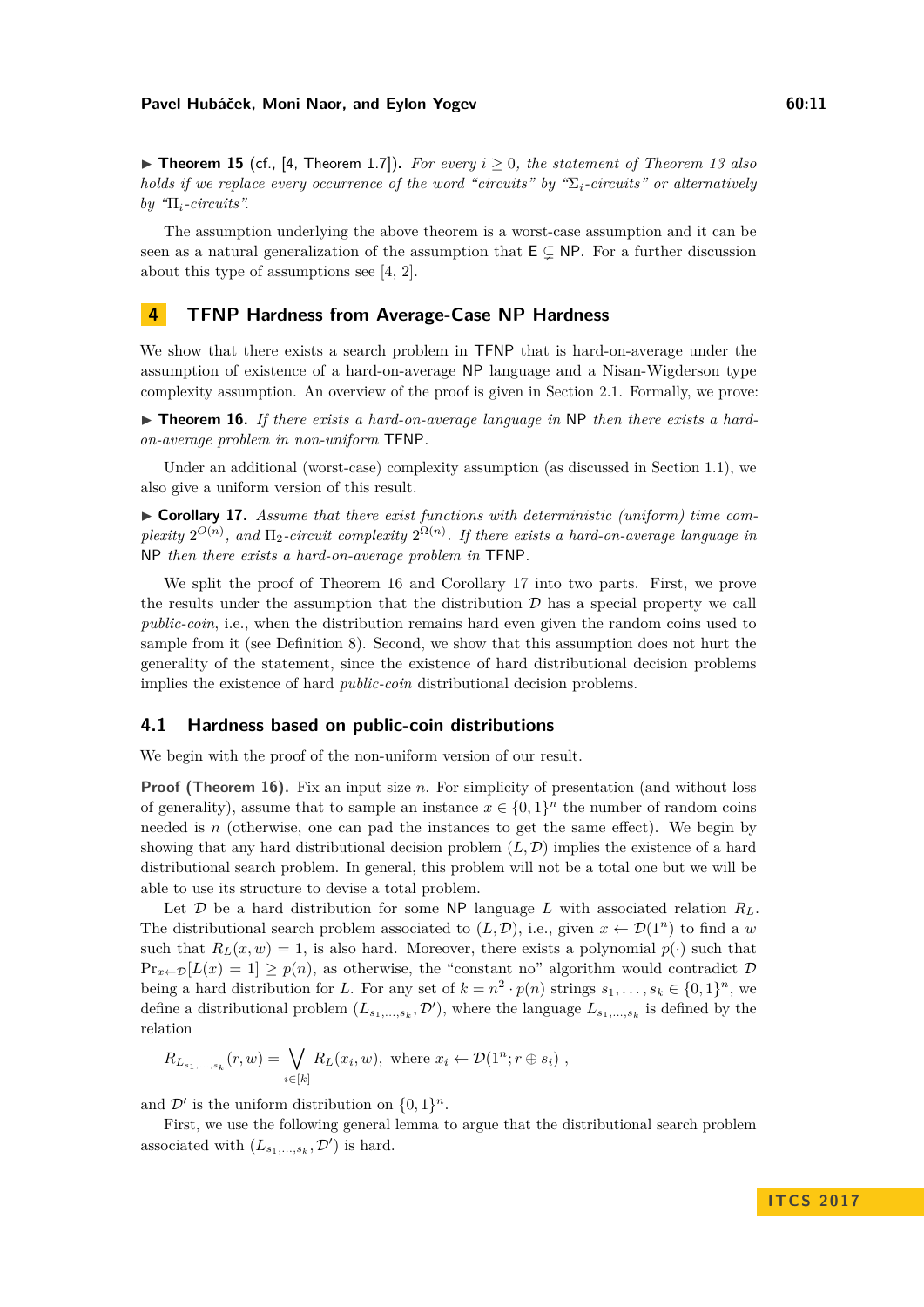<span id="page-11-0"></span> $\blacktriangleright$  **Lemma 18.** Let  $(L, \mathcal{D})$  be a hard distributional search problem. Let  $(L', \mathcal{D}')$  be a distribu*tional search problem related to* (*L,* D) *that satisfies the following conditions:*

- **1.** *L'* is in an "OR" form, i.e., there exist efficiently computable functions  $f_1, \ldots, f_k$  such *that*  $R_{L'}(x', w) = \bigvee_{i \in [k]} R_L(f_i(x'), w)$  *where k is some polynomially bounded function of n.*
- **2.** For every  $i \in [k]$ , the marginal distribution of  $f_i(x')$  under  $x' \leftarrow \mathcal{D}'$  is identical to the *distribution of*  $x \leftarrow \mathcal{D}(1^n)$ .
- **3.** For any fixed instance  $x^* = \mathcal{D}(1^n; r)$ , the distribution  $x' \leftarrow \mathcal{D}'(1^n)$  conditioned on  $f_i(x') = x^*$  *is efficiently sampleable (given r).*

*Then*  $(L', \mathcal{D}')$  *is a hard distributional search problem.* 

The proof of Lemma [18](#page-11-0) follows by a reduction to solving the original distributional search problem  $(L, \mathcal{D})$ , and is deferred to Appendix [A.1.](#page-18-6) Notice that  $(L_{s_1,...,s_k}, \mathcal{D}')$  satisfies the three conditions of Lemma [18](#page-11-0) with respect to  $(L, \mathcal{D})$ : (1) the instances are in the "OR" form (where  $x_i = f_i(r) = r \oplus s_i$ ), (2) for any  $i \in [k]$  it holds that  $x_i$  is distributed as  $\mathcal{D}$  since  $r \oplus s_i$  is uniformly random, and (3) for any  $x^* = \mathcal{D}(1^n; r^*)$ , sampling from  $\mathcal{D}'$  conditioned on  $x_i = x^*$  can be done by setting  $r = s_i \oplus r^*$ . We say that  $L_{s_1,...,s_k}$  *is good* if it is total, i.e., if it holds that

$$
\forall r \in \{0,1\}^n : L_{s_1,...,s_k}(r) = 1 .
$$

*s*←{0*,*1}*<sup>n</sup>*

We prove that for a random choice of  $s_1, \ldots, s_k$  the language  $L_{s_1, \ldots, s_k}$  is good with high probability.

<span id="page-11-2"></span>▶ Lemma 19.  $Pr_{s_1,...,s_k \leftarrow \{0,1\}^{kn}}[L_{s_1,...,s_k} \text{ is good } ] \geq 3/4.$ 

**Proof.** Fix any string *r*. If we pick *s* at random we get that

$$
\Pr_{\leftarrow \{0,1\}^n} [L(x) = 1 \mid x \leftarrow \mathcal{D}(1^n; r \oplus s)] \ge 1/p(n) .
$$

This follows since for any string  $r$  the string  $r \oplus s$  is uniformly random. Moreover, since for any  $s_i$  this event is independent, we get that for any fixed *r* (and for  $k = n^2 \cdot p(n)$ ) it holds that:

$$
\Pr_{s_1,\ldots,s_k \leftarrow \{0,1\}^{kn}}[\forall i : L(x_i) = 0 \mid x_i \leftarrow \mathcal{D}(1^n; r \oplus s_i)] \leq (1 - 1/p(n))^k \leq 2^{-n^2}.
$$

Thus, taking a union bound over all possible  $r \in \{0, 1\}^n$  we get that

$$
\Pr_{s_1,\ldots,s_k \leftarrow \{0,1\}^{kn}}[L_{s_1,\ldots,s_k} \text{ is not good }] \le 2^n \cdot 2^{-n^2} \le 1/4 ,
$$

and thus the statement of the claim follows.

Thus, for any *n* we fix a set of *k* strings non-uniformly to get a good  $L_{s_1,\,\ldots,s_k}$ , and get a language  $L^*$ , that is a hard-on-average search problem under the uniform distribution  $\mathcal{D}^*$ . Moreover, we get that the problem is total: for every *n*, every instance  $r \in \{0,1\}^n$  must have a solution since we choose a good  $L_{s_1,\ldots,s_k}$  for every *n*.  $7$ 

<span id="page-11-1"></span>Actually, this claim works only for large enough input sizes  $n$ . For small values of  $n$  we simply define the language to accept all instances, and thus to remain total. Notice that this does not harm the hardness of the problem.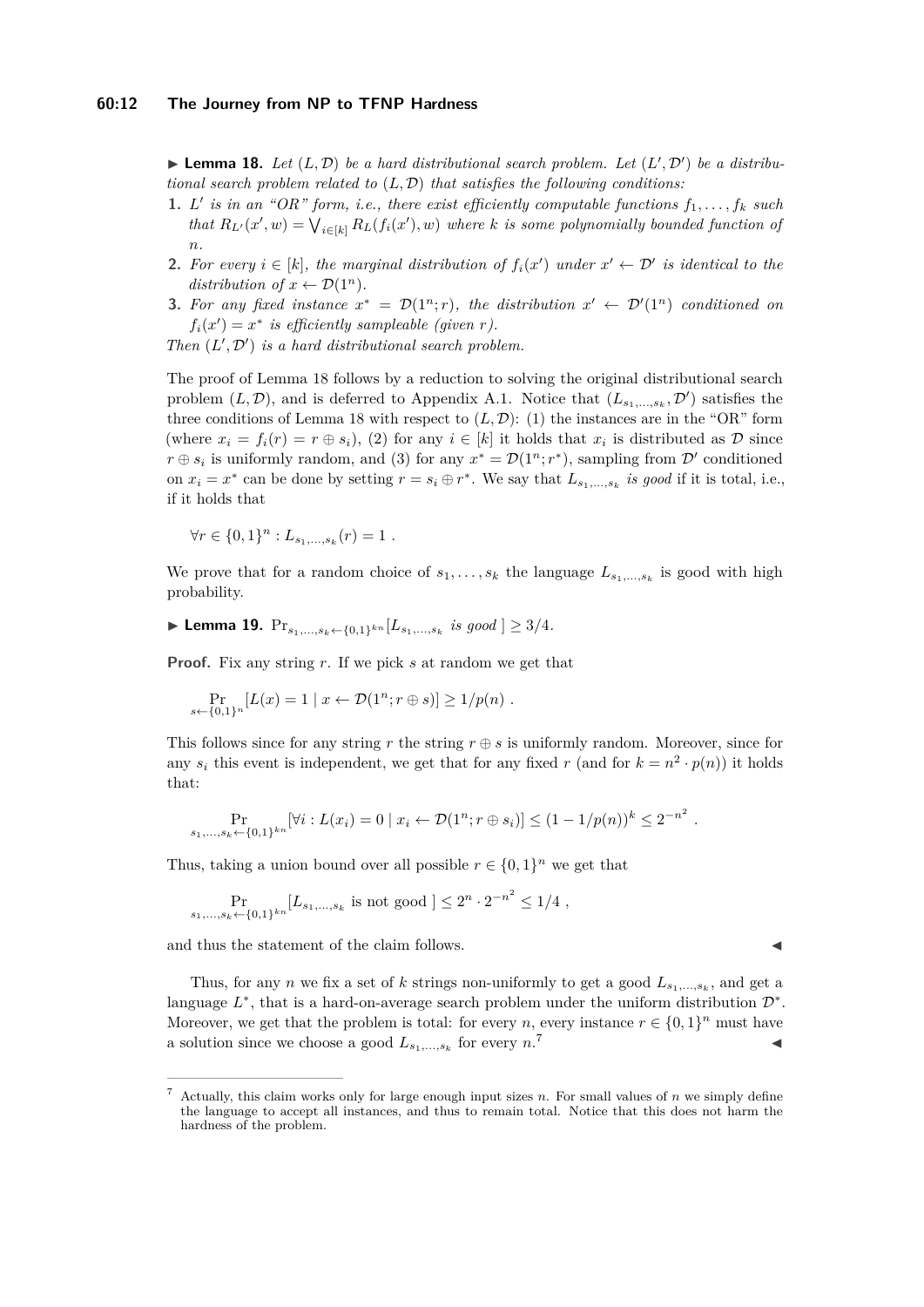**Getting a uniform version.** In the above proof of Theorem [16](#page-10-1) we constructed a problem in non-uniform TFNP, i.e., a problem in TFNP*/*poly (see Definition [10\)](#page-8-0). To get a uniform version of the problem (i.e., a problem in TFNP) we show how to employ derandomization techniques to find  $s_1, \ldots, s_k$ .

**Proof (Corollary [17\)](#page-10-2).** Recall the definition of the language  $L_{s_1,...,s_k}$  from the proof of The-orem [16.](#page-10-1) Consider a circuit *C* that on input  $s_1, \ldots, s_k$  outputs 1 if and only if  $L_{s_1,\ldots,s_k}$  is good. Notice that *C* can be implemented by a polynomial-sized  $\Pi_2$ -circuit, since  $s_1, \ldots, s_k$ is good if for all  $r \in \{0,1\}^n$  there exists a witness  $(s_i, w)$  such that  $R_L(r \oplus s_i, w) = 1$ . Let G be a Nisan-Wigderson type PRG (see Definition [12\)](#page-9-2) against Π2-circuits of size |*C*| with seed length  $m = O(\log n)$ . For any seed  $j \in [2^m]$ , let  $(s_1^j, \ldots, s_k^j) = G(j)$  and write  $L^j = L_{s_1^j, \ldots, s_k^j}$ . By Claim [19](#page-11-2) and by pseudorandomness of G we get that

$$
\Pr_{j \in [2^m]} [L^j \text{ is good}] \ge 3/4 - 1/|C| \ge 2/3.
$$

To derandomize the choice of  $s_1, \ldots, s_k$  we define

$$
L^*(r_1,\ldots,r_{2^m})=\bigvee_{j\in [2^m]}L^j(r_j)\;,
$$

where every  $r_j$  is of length *n*. Accordingly, define  $\mathcal{D}^*$  to sample  $\bar{r} = r_1, \ldots, r_{2^m}$  uniformly at random where  $r_j \in \{0,1\}^n$ . Notice that  $(L^*, \mathcal{D}^*)$  satisfies the following: 1.  $\Pr_{\bar{r} \leftarrow \mathcal{D}^*}[L^*(\bar{r}) = 1] = 1.$ 

**2.** For any PPT *A* for large enough *n* we have:  $Pr_{\bar{r} \leftarrow \mathcal{D}^*}[L^*(\bar{r}, A(\bar{r})) = 1] \leq \text{neg}(n)$ . The first item follows by the derandomization. The second item follows, since for all  $j \in [2^m]$ , the search problem  $(L^j, \mathcal{D}')$  is hard (which follows from Lemma [18\)](#page-11-0). In particular, any adversary A solving the search problem associated to  $(L^*, \mathcal{D}^*)$  with noticeable probability  $1/p(n)$  must solve one of he  $(L^j, \mathcal{D}')$  with probability at least  $1/(2^m p(n)) = 1/poly(n)$ , a contradiction. We get that  $(L^*, \mathcal{D}^*)$  is a hard-on-average search problem, which is total, and thus in TFNP.

Note that it was crucial that  $\mathcal D$  was a public-coin distribution in order to construct  $\mathcal D^*$  to be the uniform while maintaining hardness. This, in turn, let us define a total problem since any string is in the support of  $\mathcal{D}^*$ . In the next section, we show that the assumption that  $\mathcal D$ is public-coin can be made without loss of generality.

# <span id="page-12-0"></span>**4.2 From private coins to public coins**

We prove that we can assume that our underlying distribution is public-coin without loss of generality. That is, we show that it can be (efficiently) converted to a public-coin distribution with same hardness with no additional assumptions.

<span id="page-12-1"></span>I **Theorem 20.** *If hard-on-average* NP *languages exist then public-coin hard-on-average* NP *languages exist.*

Here we discuss two alternative versions of the proof. Though not discussed explicitly, one can see that Impagliazzo anad Levin [\[31\]](#page-17-13) actually proved a similar statement. Their work in the context of average-case complexity showed that problems with natural hard distributions give rise to problems with *simple* hard distributions. Specifically, they showed that any problem with efficiently samplable hard distribution can be reduced to a problem with an efficiently computable hard distribution, i.e., where the cumulative distribution function is efficiently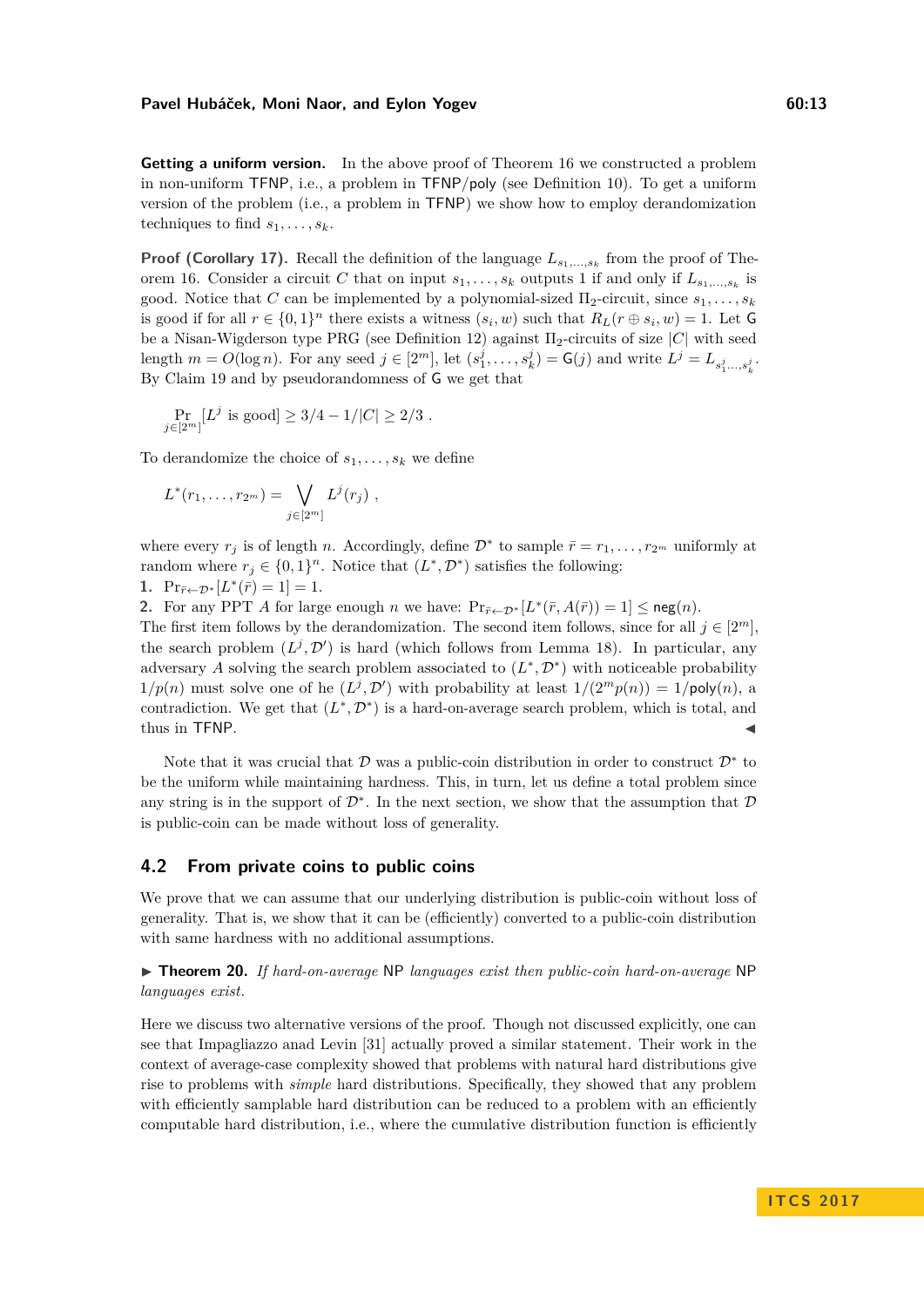## **60:14 The Journey from NP to TFNP Hardness**

computable. An alternative presentation of this result by Goldreich [\[28,](#page-17-14) Sec. 10.2.2.2] provides a step towards reducing simple distributions to hard public-coin distribution. In particular, any problem with a simple distribution can be reduced to a problem with a distribution samplable via a monotone mapping, as shown in [\[28,](#page-17-14) Exercise 10.14]. Given the monotonicity property, we can turn any simple distribution into a public-coin distribution. Thus, we get that decision problems with samplable distributions imply decision problems with public-coin distributions.

We provide also a self-contained proof that does not rely on the notions of samplable and simple distributions. Our approach is to use the construction of universal one-way hash functions (UOWHFs) from one-way functions [\[45,](#page-18-7) [48,](#page-18-8) [38\]](#page-17-15). A UOWHF is a weaker primitive than a collision resistant hash function, where an adversary chooses an input  $x$ , then it is given a hash function *h* sampled from the UOWHF family, and its task is to find an input  $x' \neq x$  such that  $h(x) = h(x')$ . Therefore, any UOWHF gives rise to a hard distributional search problem (in fact, a distributional decision problem by [\[11\]](#page-16-18)) which is public-coin: given random sample  $x, h$  find a colliding  $x'$ . We conclude the proof by showing that for any input length, a hard distribution is either already public-coin or it gives rise to a one-way function for this length. See Appendix [A.2](#page-19-0) for the complete proof.

# <span id="page-13-1"></span>**5 Using Zero-Knowledge for TFNP Hardness**

In the previous section, we have shown how to get TFNP hardness from average-case NP hardness. We either settled for a non-uniform version with no additional assumptions or used a NW-type PRG to get a uniform version. In this section we show a different approach to proving hardness of problems in TFNP. Our main technique uses Zap, a two-message witness indistinguishable proof for NP. As discussed in Section [1,](#page-0-0) the Zap can be further reduced to a single message by either fixing the first message non-uniformly or by using a NW-type PRG. In both cases, we get non-interactive witness indistinguishable proof system for NP (see Definition [11\)](#page-9-3), and thus we write the proof in terms of this primitive.

The advantage of this technique is twofold. First, it is a general technique that might be used to "push" other problems inside TFNP. Second, it allows us to construct a hard problem in TFNP from injective one-way functions (see Definition [5\)](#page-7-0) with at most two solutions. Formally, we prove the following theorem:

<span id="page-13-0"></span> $\triangleright$  **Theorem 21.** If injective one-way functions and non-interactive witness-indistinguishable *proof systems for* NP *exist, then there exists a hard-on-average problem in* TFNP *such that any instance has at most two solutions.*

**Proof.** We define a new total search problem and call it INVERT-EITHER.

**Definition 22** (INVERT-EITHER). Let  $f: \{0,1\}^m \to \{0,1\}^n$  be an efficiently computable function. Let *L* be an NP language defined by the following relation:  $R((y, y'), x) = 1$  if and only if  $f(x) \in \{y, y'\}$ . Let (Prove, Verify) be a witness indistinguishable proof system for L. The input to the INVERT-EITHER problem is a tuple  $(y, y', \pi)$ , where  $y, y' \in \{0, 1\}^n$ , and  $\pi \in \{0,1\}^{\text{poly}(n)}$ . We ask to find a string  $x \in \{0,1\}^m$  satisfying one of the following:

- **1.**  $x = 0^m$  if  $Verify((y, y'), \pi) = 0.$
- **2.**  $f(x) \in \{y, y'\}$  if Verify $((y, y'), \pi) = 1$ .

We now show that INVERT-EITHER is a total search problem.

I **Lemma 23.** *The* Invert-Either *problem is in* TFNP*.*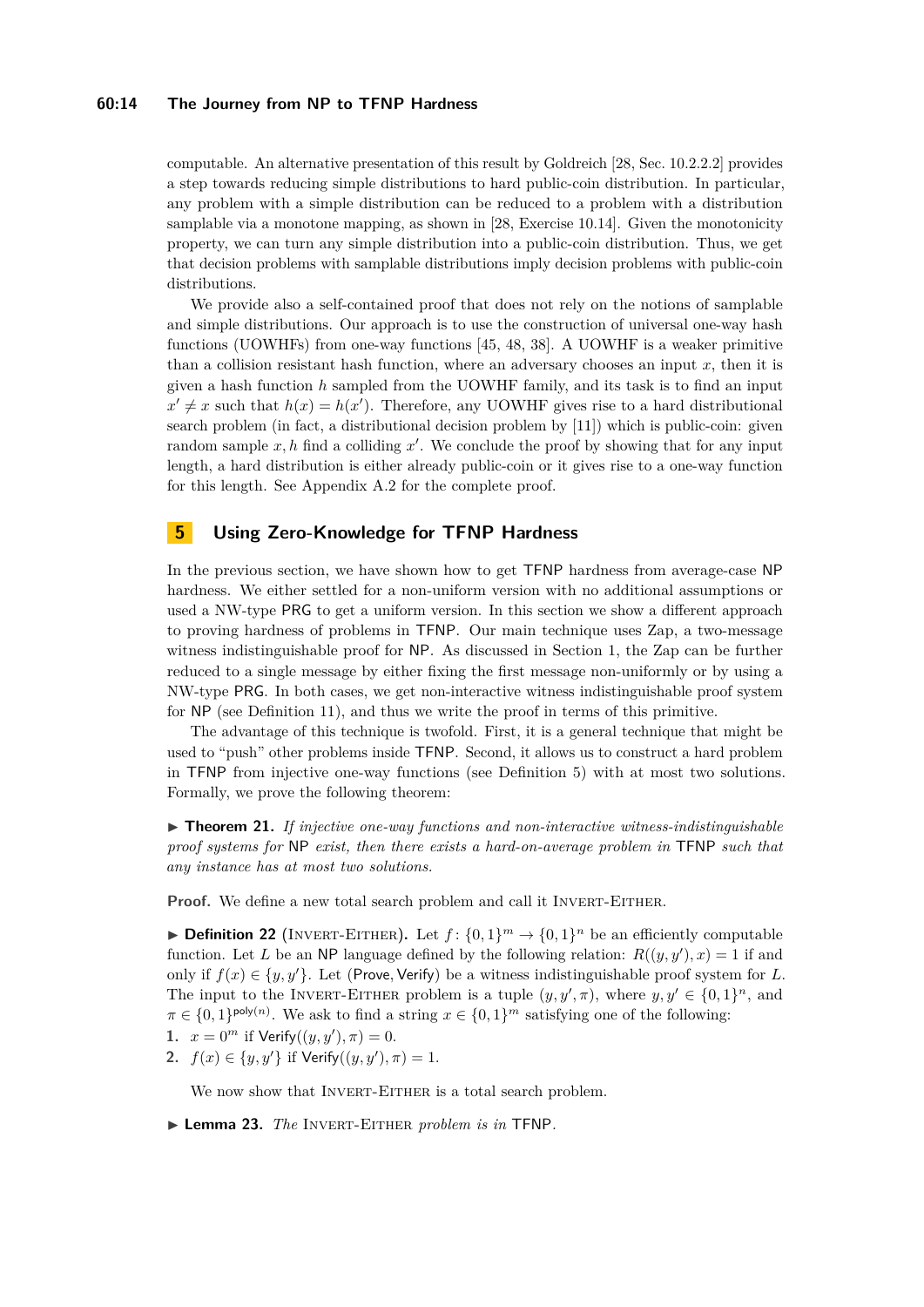**Proof.** Let  $(y, y', \pi)$  be an instance of INVERT-EITHER. If Verify $((y, y'), \pi) = 0$  then  $x = 0^n$ is a solution. Otherwise if  $Verify((y, y'), \pi) = 1$  then, by the perfect soundness of the witness indistinguishable proof system (Prove, Verify), it follows that  $(y, y') \in L$ . Thus, there exists an  $x \in \{0,1\}^n$  such that  $f(x) = y$  or  $f(x) = y'$  which is a solution for the INVERT-EITHER instance  $(y, y', \pi)$ . In either case there exists a solution and INVERT-EITHER is in TFNP.

We move on to show that the existence of one-way functions implies a hard on average distribution of instances of INVERT-EITHER. Assume that there exists an efficient algorithm A that solves in polynomial time instances of INVERT-EITHER defined relative to some one-way function  $f$ . We construct  $A'$  that inverts an image of  $f$  evaluated on a random input with noticeable probability. Given  $y = f(x)$ , a challenge for inverting the function  $f$ , the inverter  $A'$  proceeds as follows:

$$
A'(y)
$$

- **1.** choose  $x' \leftarrow \{0, 1\}^n$  at random and compute  $y' = f(x')$ .
- 2. choose  $b \leftarrow \{0, 1\}$  at random and set  $y_b = y$  and  $y_{1-b} = y'$ .
- **3.** compute  $\pi \leftarrow \text{Prove}((y_0, y_1), x')$ .
- **4.** compute  $w \leftarrow A(y_0, y_1, \pi)$ .
- **5.** output *w*.

Since  $A'$  computes the proof  $\pi$  honestly, any solution  $w$  for the INVERT-EITHER instance  $(y_0, y_1, \pi)$  must be a preimage of either *y* or *y'*, i.e., either  $f(w) = y$  or  $f(w) = y'$ . If *A* outputs a preimage of  $y$  then  $A'$  will succeed in inverting  $f$ . However,  $A$  might output a  $w$  which is a preimage of  $y'$  which was chosen by  $A'$  and it does not help in inverting the challenge *y*. Our claim is that *A* must output a preimage of *y* with roughly the same probability as a preimage of  $y'$ . Formally, we show that

$$
|\Pr[f(A(y_0, y_1, \pi)) = y'] - \Pr[f(A(y_0, y_1, \pi)) = y]| \leq \operatorname{neg}(n)
$$
.

It is sufficient to argue that the input tuple  $(y_0, y_1, \pi)$  for *A* produced by *A'* is computationally indistinguishable from an input triple produced using the actual pre-image *x* of the challenge *y*, i.e.,

$$
\{y_0, y_1, \pi \leftarrow \mathsf{Prove}((y_0, y_1), x')\} \approx_c \{y_0, y_1, \pi \leftarrow \mathsf{Prove}((y_0, y_1), x)\}.
$$

Since  $x$  and  $x'$  are chosen according to the same distribution, and  $y_0$  and  $y_1$  are random labels of  $y$  and  $y'$ , the only way to distinguish between the two ensembles is using the proof *π*. However, from the witness-indistinguishability property of the proof system we get that Prove $((y_0, y_1), x)$  is computationally indistinguishable from Prove $((y_0, y_1), x')$  even given *x* and  $x'$  (and thus also given  $y_0$  and  $y_1$ ). Altogether, we get that the probability that *A* outputs a preimage of *y* is about the same probability as the probability that *A* outputs a preimage of y'. By our assumption, A must output either type of solution with noticeable probability. Therefore,  $A'$  succeeds in inverting the challenge  $y$  with noticeable probability.

 $\triangleright$  Remark. We note that we get hardness of INVERT-EITHER from any one-way function, however, the number of solutions is guaranteed to be at most two only when the one-way function is injective.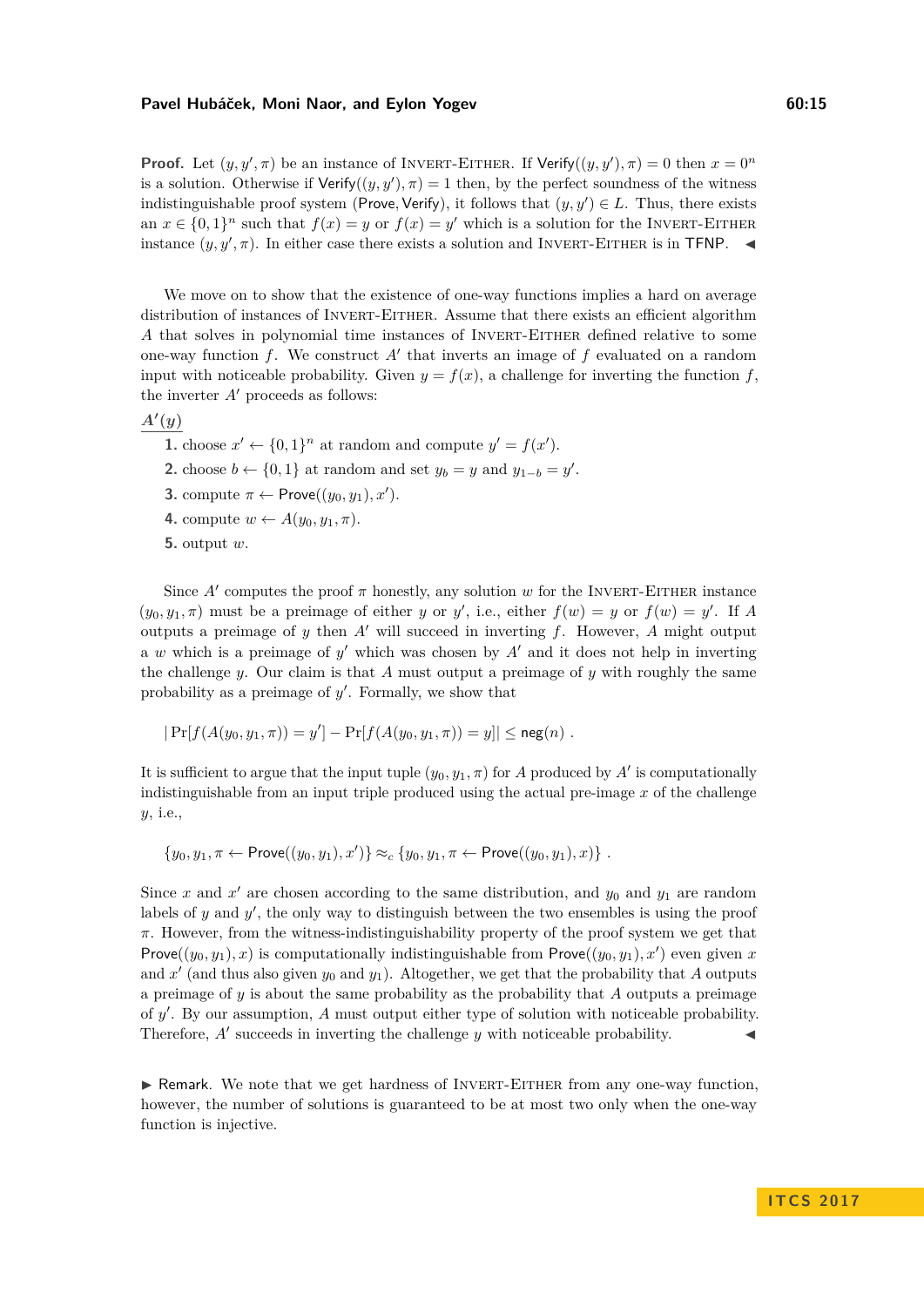## **60:16 The Journey from NP to TFNP Hardness**

# **6 Open Problems**

The most immediate open problem is whether it is possible to base the hardness of any of the known subclasses of  $TFNP$  on the assumption that one-way functions exist<sup>[8](#page-15-7)</sup>. Perhaps the most plausible one is PPP: its canonical problem is given by a circuit  $C: \{0,1\}^n \to \{0,1\}^n$ where the goal is to find a collision under C or an input x such that  $C(x) = 0$ . Notice that by the pigeonhole principle we get that this problem is total. The hardness of PPP was shown from one-way permutations or collision-resistant hash functions. Thus, it is a prime candidate for showing hardness from one-way functions.

Recall that Bellare and Goldwasser [\[10\]](#page-16-16) considered the issue of self reducibility, i.e. are there languages in NP where given a decision oracle it is hard to solve *any* corresponding FNP search problem. They showed that such languages exist under the assumption that  $EE \neq$  NEE (double exponential time is not equal the non-deterministic version of it). In particular the language they constructed is in P*/*Poly. Can standard cryptographic type assumptions and techniques be used to show such separation results?

We have shown how to use derandomization and also zero-knowledge to prove that some (hard) problems are in TFNP. Another interesting direction is to use our techniques to push into TFNP (variants of) other natural search problems which are not known to be total.

**Acknowledgements.** We wish to thank Oded Goldreich and Roei Tell for their invaluable help and comments.

#### **References**

- <span id="page-15-1"></span>**1** Prabhanjan Ananth, Aayush Jain, Moni Naor, Amit Sahai, and Eylon Yogev. Universal obfuscation and witness encryption: Boosting correctness and combining security. *IACR Cryptology ePrint Archive*, 2016:281, 2016.
- <span id="page-15-6"></span>**2** Benny Applebaum, Sergei Artemenko, Ronen Shaltiel, and Guang Yang. Incompressible functions, relative-error extractors, and the power of nondeterministic reductions. *Computational Complexity*, 25(2):349–418, 2016.
- <span id="page-15-5"></span>**3** Sanjeev Arora and Boaz Barak. *Computational Complexity - A Modern Approach*. Cambridge University Press, 2009. URL: [http://www.cambridge.org/catalogue/catalogue.](http://www.cambridge.org/catalogue/catalogue.asp?isbn=9780521424264) [asp?isbn=9780521424264](http://www.cambridge.org/catalogue/catalogue.asp?isbn=9780521424264).
- <span id="page-15-4"></span>**4** Sergei Artemenko, Russell Impagliazzo, Valentine Kabanets, and Ronen Shaltiel. Pseudorandomness when the odds are against you. In *31st Conference on Computational Complexity, CCC 2016, May 29 to June 1, 2016, Tokyo, Japan*, pages 9:1–9:35, 2016.
- <span id="page-15-2"></span>**5** Gilad Asharov and Gil Segev. Limits on the power of indistinguishability obfuscation and functional encryption. In *IEEE 56th Annual Symposium on Foundations of Computer Science, FOCS 2015, Berkeley, CA, USA, 17-20 October, 2015*, pages 191–209, 2015.
- <span id="page-15-3"></span>**6** Gilad Asharov and Gil Segev. On constructing one-way permutations from indistinguishability obfuscation. In *Theory of Cryptography - 13th International Conference, TCC 2016-A, Tel Aviv, Israel, January 10-13, 2016, Proceedings, Part II*, pages 512–541, 2016.
- <span id="page-15-0"></span>**7** Boaz Barak, Oded Goldreich, Russell Impagliazzo, Steven Rudich, Amit Sahai, Salil P. Vadhan, and Ke Yang. On the (im)possibility of obfuscating programs. In *CRYPTO*, volume 2139 of *Lecture Notes in Computer Science*, pages 1–18. Springer, 2001. [doi:](http://dx.doi.org/10.1007/3-540-44647-8_1) [10.1007/3-540-44647-8\\_1](http://dx.doi.org/10.1007/3-540-44647-8_1).

<span id="page-15-7"></span><sup>8</sup> "Provable TFNP" is a subset of TFNP containing the structured classes of it like PPP, PPAD and PLS that was defined by Goldberg and Papadimitriou [\[27\]](#page-17-16). It is a natural candidate for hardness proofs under as general assumption as possible.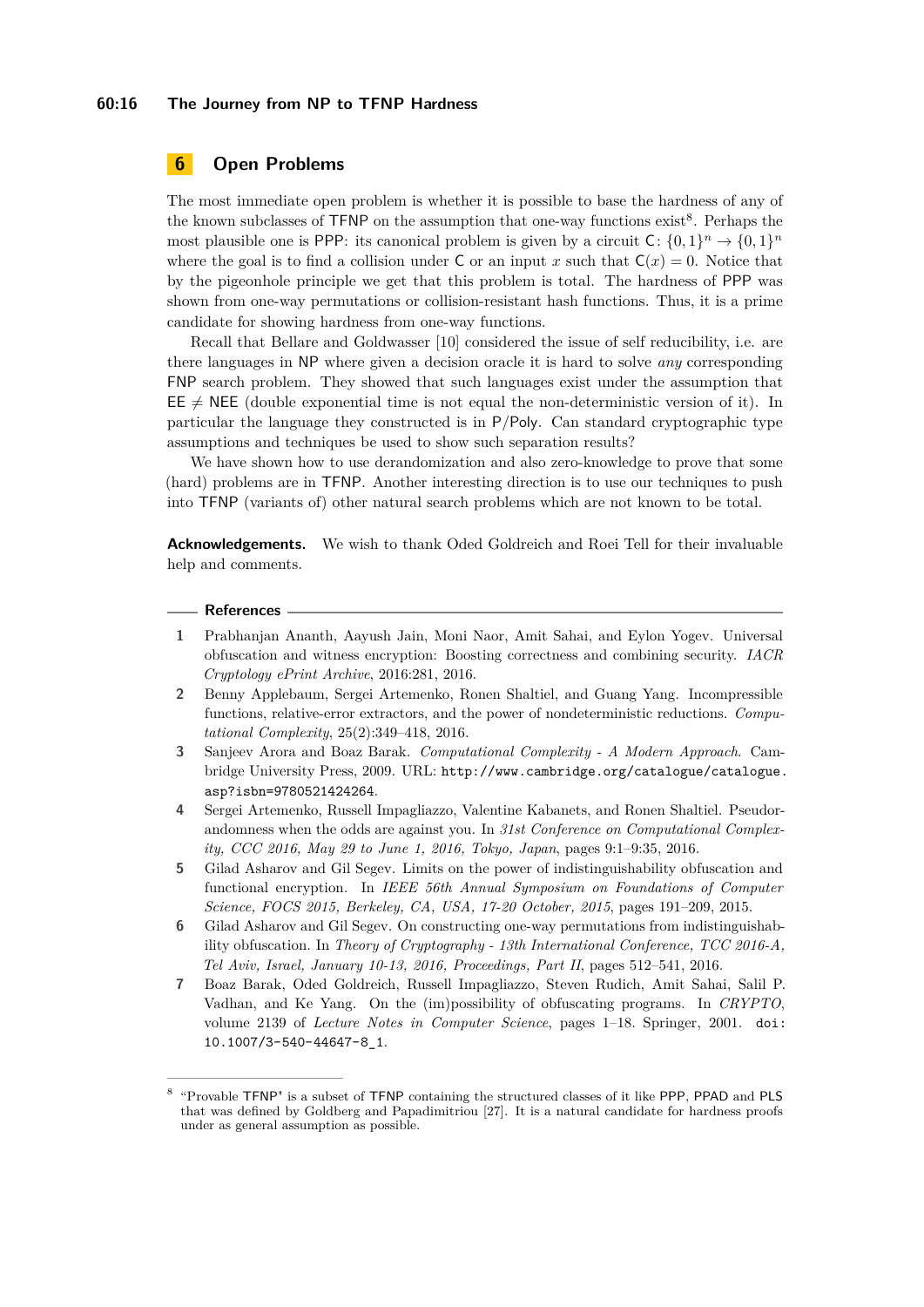- <span id="page-16-10"></span>**8** Boaz Barak, Yehuda Lindell, and Salil P. Vadhan. Lower bounds for non-black-box zero knowledge. *J. Comput. Syst. Sci.*, 72(2):321–391, 2006.
- <span id="page-16-11"></span>**9** Boaz Barak, Shien Jin Ong, and Salil P. Vadhan. Derandomization in cryptography. *SIAM J. Comput.*, 37(2):380–400, 2007.
- <span id="page-16-16"></span>**10** Mihir Bellare and Shafi Goldwasser. The complexity of decision versus search. *SIAM J. Comput.*, 23(1):97–119, 1994. [doi:10.1137/S0097539792228289](http://dx.doi.org/10.1137/S0097539792228289).
- <span id="page-16-18"></span>**11** Shai Ben-David, Benny Chor, Oded Goldreich, and Michael Luby. On the theory of average case complexity. *J. Comput. Syst. Sci.*, 44(2):193–219, 1992.
- <span id="page-16-9"></span>**12** Nir Bitansky, Akshay Degwekar, and Vinod Vaikuntanathan. Structure vs hardness through the obfuscation lens. *Electronic Colloquium on Computational Complexity (ECCC)*, 23:91, 2016.
- <span id="page-16-3"></span>**13** Nir Bitansky, Omer Paneth, and Alon Rosen. On the cryptographic hardness of finding a Nash equilibrium. In *56th IEEE Annual Symposium on Foundations of Computer Science, FOCS 2015, Berkeley, CA, USA, October 18-20, 2015*, pages 1480–1498, 2015.
- <span id="page-16-12"></span>**14** Nir Bitansky and Vinod Vaikuntanathan. A note on perfect correctness by derandomization. *Electronic Colloquium on Computational Complexity (ECCC)*, 22:187, 2015.
- <span id="page-16-7"></span>**15** Manuel Blum and Sampath Kannan. Designing programs that check their work. *J. ACM*, 42(1):269–291, 1995.
- <span id="page-16-6"></span>**16** Gilles Brassard. Relativized cryptography. *IEEE Trans. Information Theory*, 29(6):877– 893, 1983.
- <span id="page-16-8"></span>**17** Harry Buhrman, Lance Fortnow, Michal Koucký, John D. Rogers, and Nikolai K. Vereshchagin. Does the polynomial hierarchy collapse if onto functions are invertible? *Theory Comput. Syst.*, 46(1):143–156, 2010.
- <span id="page-16-1"></span>**18** Xi Chen, Xiaotie Deng, and Shang-Hua Teng. Settling the complexity of computing twoplayer Nash equilibria. *J. ACM*, 56(3), 2009.
- <span id="page-16-0"></span>**19** Constantinos Daskalakis, Paul W. Goldberg, and Christos H. Papadimitriou. The complexity of computing a Nash equilibrium. *SIAM J. Comput.*, 39(1):195–259, 2009.
- <span id="page-16-2"></span>**20** Constantinos Daskalakis and Christos H. Papadimitriou. Continuous local search. In *Proceedings of the Twenty-Second Annual ACM-SIAM Symposium on Discrete Algorithms, SODA 2011, San Francisco, California, USA, January 23-25, 2011*, pages 790–804, 2011.
- <span id="page-16-14"></span>**21** Cynthia Dwork and Moni Naor. Zaps and their applications. *SIAM J. Comput.*, 36(6):1513– 1543, 2007.
- <span id="page-16-17"></span>**22** Cynthia Dwork, Moni Naor, and Omer Reingold. Immunizing encryption schemes from decryption errors. In *Advances in Cryptology - EUROCRYPT 2004, International Conference on the Theory and Applications of Cryptographic Techniques, Interlaken, Switzerland, May 2-6, 2004, Proceedings*, pages 342–360, 2004.
- <span id="page-16-15"></span>**23** Shimon Even, Alan L. Selman, and Yacov Yacobi. The complexity of promise problems with applications to public-key cryptography. *Information and Control*, 61(2):159–173, 1984.
- <span id="page-16-13"></span>**24** Uriel Feige and Adi Shamir. Witness indistinguishable and witness hiding protocols. In *Proceedings of the 22nd Annual ACM Symposium on Theory of Computing, May 13-17, 1990, Baltimore, Maryland, USA*, pages 416–426, 1990.
- <span id="page-16-5"></span>**25** Sanjam Garg, Craig Gentry, Shai Halevi, Mariana Raykova, Amit Sahai, and Brent Waters. Candidate indistinguishability obfuscation and functional encryption for all circuits. In *FOCS*, pages 40–49, 2013. [doi:10.1109/FOCS.2013.13](http://dx.doi.org/10.1109/FOCS.2013.13).
- <span id="page-16-4"></span>**26** Sanjam Garg, Omkant Pandey, and Akshayaram Srinivasan. Revisiting the cryptographic hardness of finding a Nash equilibrium. In *Advances in Cryptology - CRYPTO 2016 - 36th Annual International Cryptology Conference, Santa Barbara, CA, USA, August 14-18, 2016, Proceedings, Part II*, pages 579–604, 2016.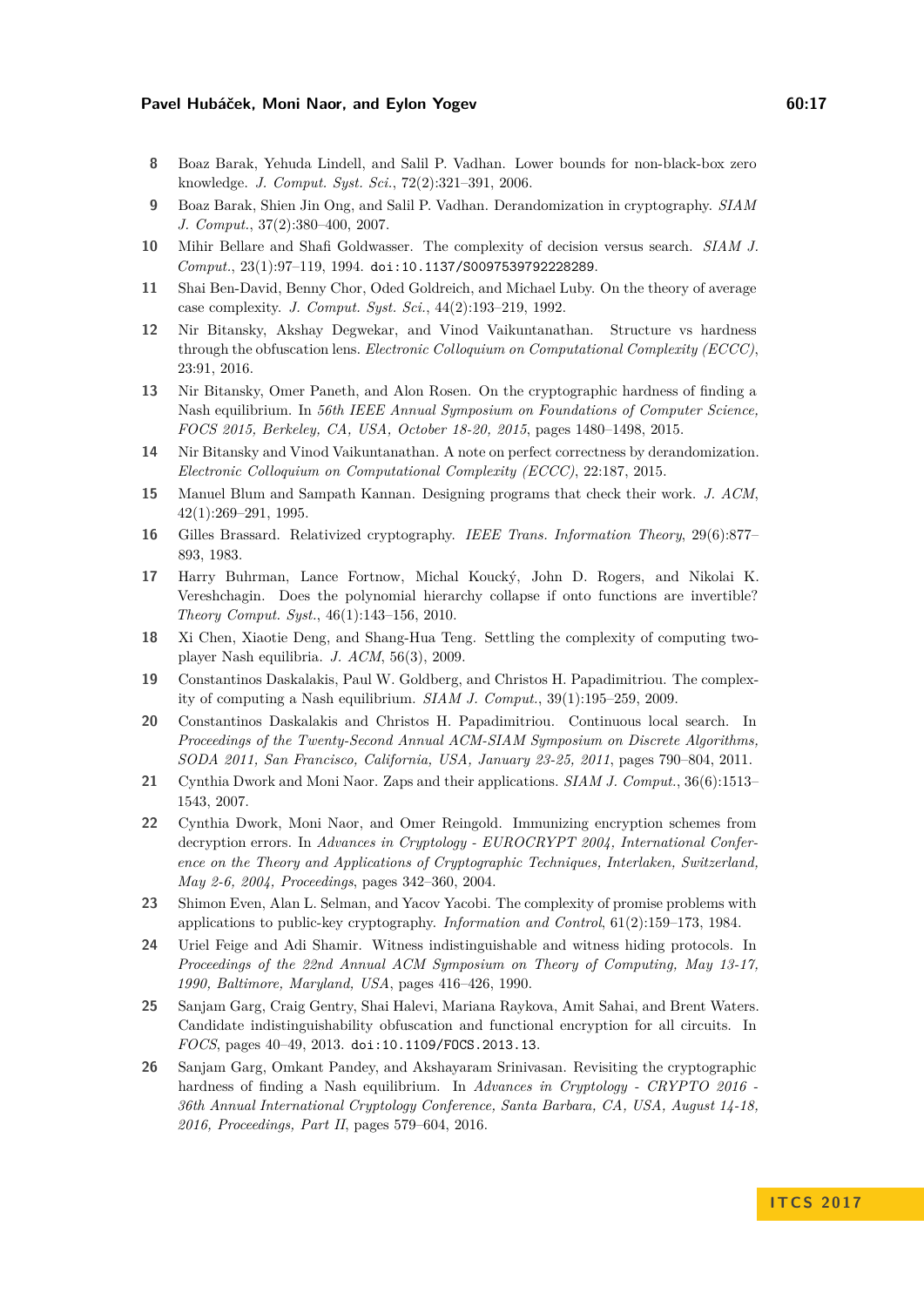## **60:18 The Journey from NP to TFNP Hardness**

- <span id="page-17-16"></span>**27** Paul W. Goldberg and Christos H. Papadimitriou. Towards a unified complexity theory of total functions, 2016. Unpublished manuscript. URL: [http://www.cs.ox.ac.uk/people/](http://www.cs.ox.ac.uk/people/paul.goldberg/papers/paper-2.pdf) [paul.goldberg/papers/paper-2.pdf](http://www.cs.ox.ac.uk/people/paul.goldberg/papers/paper-2.pdf).
- <span id="page-17-14"></span>**28** Oded Goldreich. *Computational complexity - a conceptual perspective*. Cambridge University Press, 2008.
- <span id="page-17-3"></span>**29** Pavel Hubáček and Eylon Yogev. Hardness of continuous local search: Query complexity and cryptographic lower bounds. *Electronic Colloquium on Computational Complexity (ECCC)*, 23:63, 2016.
- <span id="page-17-4"></span>**30** Russell Impagliazzo. A personal view of average-case complexity. In *Structure in Complexity Theory Conference*, pages 134–147. IEEE Computer Society, 1995. [doi:10.1109/SCT.1995.](http://dx.doi.org/10.1109/SCT.1995.514853) [514853](http://dx.doi.org/10.1109/SCT.1995.514853).
- <span id="page-17-13"></span>**31** Russell Impagliazzo and Leonid A. Levin. No better ways to generate hard NP instances than picking uniformly at random. In *31st Annual Symposium on Foundations of Computer Science, St. Louis, Missouri, USA, October 22-24, 1990, Volume II*, pages 812–821, 1990.
- <span id="page-17-17"></span>**32** Russell Impagliazzo and Michael Luby. One-way functions are essential for complexity based cryptography (extended abstract). In *FOCS*, pages 230–235. IEEE Computer Society, 1989. [doi:10.1109/SFCS.1989.63483](http://dx.doi.org/10.1109/SFCS.1989.63483).
- <span id="page-17-9"></span>**33** Russell Impagliazzo and Moni Naor. Decision trees and downward closures. In *Proceedings: Third Annual Structure in Complexity Theory Conference, Georgetown University, Washington, D. C., USA, June 14-17, 1988*, pages 29–38, 1988.
- <span id="page-17-8"></span>**34** Russell Impagliazzo and Avi Wigderson. *P = BPP* if *E* requires exponential circuits: Derandomizing the XOR lemma. In *Proceedings of the Twenty-Ninth Annual ACM Symposium on the Theory of Computing, El Paso, Texas, USA, May 4-6, 1997*, pages 220–229, 1997.
- <span id="page-17-2"></span>**35** Emil Jeřábek. Integer factoring and modular square roots. *J. Comput. Syst. Sci.*, 82(2):380– 394, 2016.
- <span id="page-17-1"></span>**36** David S. Johnson, Christos H. Papadimitriou, and Mihalis Yannakakis. How easy is local search? *J. Comput. Syst. Sci.*, 37(1):79–100, 1988. [doi:10.1016/0022-0000\(88\)90046-3](http://dx.doi.org/10.1016/0022-0000(88)90046-3).
- <span id="page-17-5"></span>**37** Jeff Kahn, Michael E. Saks, and Clifford D. Smyth. The dual BKR inequality and Rudich's conjecture. *Combinatorics, Probability & Computing*, 20(2):257–266, 2011.
- <span id="page-17-15"></span>**38** Jonathan Katz and Chiu-Yuen Koo. On constructing universal one-way hash functions from arbitrary one-way functions. *IACR Cryptology ePrint Archive*, 2005:328, 2005. URL: <http://eprint.iacr.org/2005/328>.
- <span id="page-17-6"></span>**39** Ilan Komargodski, Tal Moran, Moni Naor, Rafael Pass, Alon Rosen, and Eylon Yogev. One-way functions and (im)perfect obfuscation. In *55th IEEE Annual Symposium on Foundations of Computer Science, FOCS 2014, Philadelphia, PA, USA, October 18-21, 2014*, pages 374–383, 2014.
- <span id="page-17-11"></span>**40** Clemens Lautemann. BPP and the polynomial hierarchy. *Inf. Process. Lett.*, 17(4):215–217, 1983.
- <span id="page-17-10"></span>**41** László Lovász, Moni Naor, Ilan Newman, and Avi Wigderson. Search problems in the decision tree model. *SIAM J. Discrete Math.*, 8(1):119–132, 1995.
- <span id="page-17-7"></span>**42** Mohammad Mahmoody and David Xiao. On the power of randomized reductions and the checkability of SAT. In *Proceedings of the 25th Annual IEEE Conference on Computational Complexity, CCC 2010, Cambridge, Massachusetts, June 9-12, 2010*, pages 64–75, 2010.
- <span id="page-17-0"></span>**43** Nimrod Megiddo and Christos H. Papadimitriou. On total functions, existence theorems and computational complexity. *Theor. Comput. Sci.*, 81(2):317–324, 1991. [doi:10.1016/](http://dx.doi.org/10.1016/0304-3975(91)90200-L) [0304-3975\(91\)90200-L](http://dx.doi.org/10.1016/0304-3975(91)90200-L).
- <span id="page-17-12"></span>**44** Moni Naor. Bit commitment using pseudorandomness. *Journal of Cryptology*, 4(2):151–158, 1991. [doi:10.1007/BF00196774](http://dx.doi.org/10.1007/BF00196774).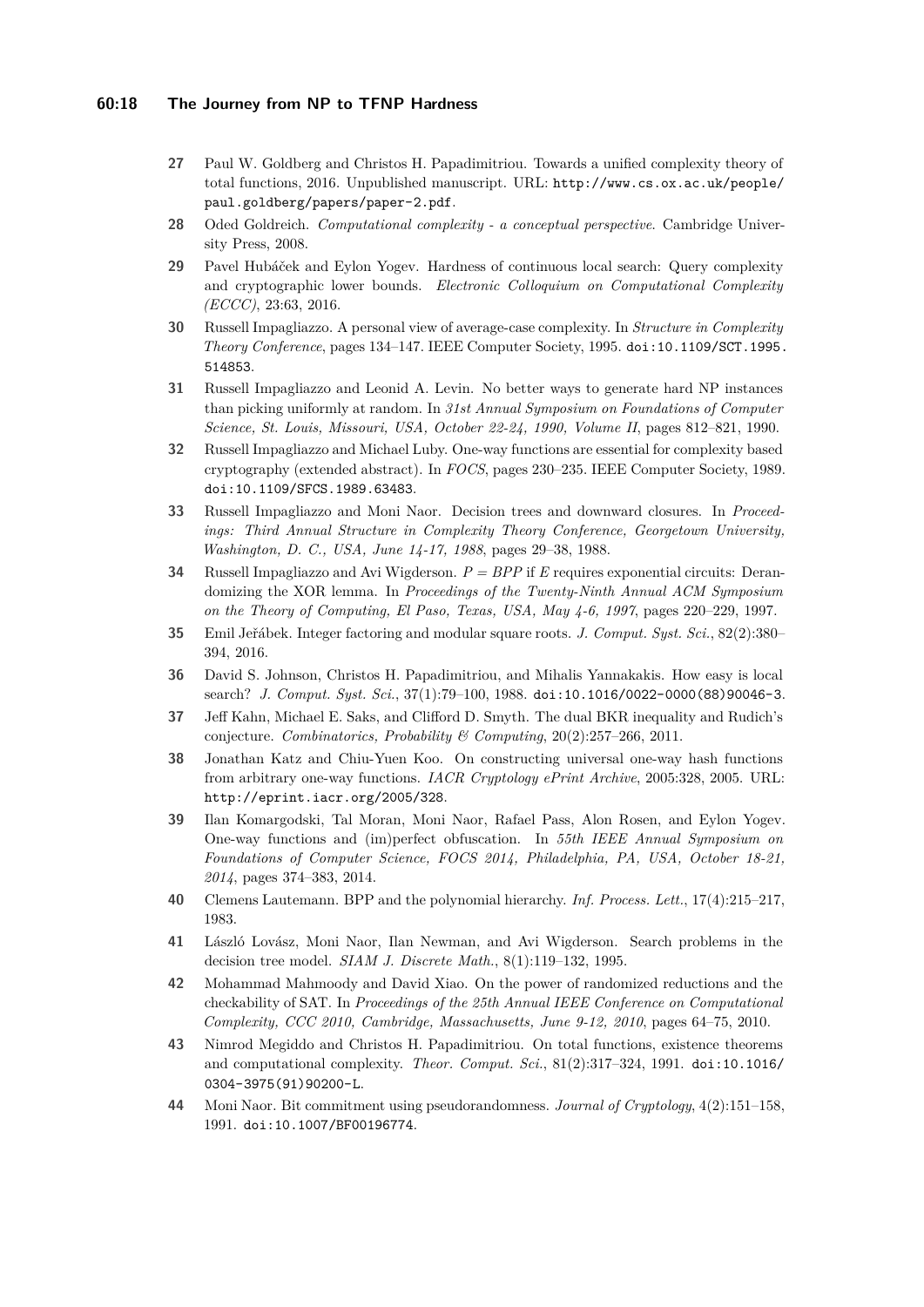- <span id="page-18-7"></span>**45** Moni Naor and Moti Yung. Universal one-way hash functions and their cryptographic applications. In *Proceedings of the 21st Annual ACM Symposium on Theory of Computing, May 14-17, 1989, Seattle, Washigton, USA*, pages 33–43, 1989.
- <span id="page-18-5"></span>**46** Noam Nisan and Avi Wigderson. Hardness vs randomness. *J. Comput. Syst. Sci.*, 49(2):149– 167, 1994.
- <span id="page-18-0"></span>**47** Christos H. Papadimitriou. On the complexity of the parity argument and other inefficient proofs of existence. *J. Comput. Syst. Sci.*, 48(3):498–532, 1994. [doi:10.1016/](http://dx.doi.org/10.1016/S0022-0000(05)80063-7) [S0022-0000\(05\)80063-7](http://dx.doi.org/10.1016/S0022-0000(05)80063-7).
- <span id="page-18-8"></span>**48** John Rompel. One-way functions are necessary and sufficient for secure signatures. In *Proceedings of the 22nd Annual ACM Symposium on Theory of Computing, May 13-17, 1990, Baltimore, Maryland, USA*, pages 387–394, 1990.
- <span id="page-18-4"></span>**49** Alon Rosen, Gil Segev, and Ido Shahaf. Can PPAD hardness be based on standard cryptographic assumptions? *Electronic Colloquium on Computational Complexity (ECCC)*, 23:59, 2016.
- <span id="page-18-2"></span>**50** Steven Rudich. *Limits on the Provable Consequences of One-way Functions*. PhD thesis, University of California at Berkeley, 1989.
- <span id="page-18-1"></span>**51** Amit Sahai and Brent Waters. How to use indistinguishability obfuscation: deniable encryption, and more. In *STOC*, pages 475–484. ACM, 2014. [doi:10.1145/2591796.2591825](http://dx.doi.org/10.1145/2591796.2591825).
- <span id="page-18-3"></span>**52** Daniel R. Simon. Finding collisions on a one-way street: Can secure hash functions be based on general assumptions? In *Advances in Cryptology - EUROCRYPT '98, International Conference on the Theory and Application of Cryptographic Techniques, Espoo, Finland, May 31 - June 4, 1998, Proceeding*, pages 334–345, 1998.

# **A Detailed Proofs**

# <span id="page-18-6"></span>**A.1 Proof of Lemma [18](#page-11-0)**

We give the full proof of Lemma [18](#page-11-0) that we use in the proof of Section [4.1.](#page-10-0) The proof follows by a reduction to the original distributional problem  $(L, \mathcal{D})$ . Given a challenge  $x^*$  for  $(L, \mathcal{D})$ we can create an instance  $\sigma$  of the search problem associated with  $(L', \mathcal{D}')$  such that the challenge  $x^*$  is embedded in a random location among the "ORed" instances in  $\sigma$ . This can be done efficiently by the first and the third item. Then, by the second item we get that if  $x^* \in L$  then a solution for  $\sigma$  will contain a solution for  $x^*$  with probability at least  $1/k$ . Overall, we gain a polynomial advantage for solving *x* <sup>∗</sup> which contradicts the hardness of  $(L,\mathcal{D}).$ 

 $\blacktriangleright$  Lemma [18](#page-11-0) (restated). Let  $(L, \mathcal{D})$  be a hard distributional search problem. Let  $(L', \mathcal{D}')$  be a *distributional search problem related to* (*L,* D) *that satisfies the following conditions:*

- <span id="page-18-11"></span>**1.** *L'* is in an "OR" form, i.e., there exist efficiently computable functions  $f_1, \ldots, f_k$  such *that*  $R_{L'}(x', w) = \bigvee_{i \in [k]} R_L(f_i(x'), w)$  *where k is some polynomially bounded function of n.*
- <span id="page-18-10"></span>**2.** For every  $i \in [k]$ , the marginal distribution of  $f_i(x')$  under  $x' \leftarrow \mathcal{D}'$  is identical to the *distribution of*  $x \leftarrow \mathcal{D}(1^n)$ .
- <span id="page-18-9"></span>**3.** For any fixed instance  $x^* = \mathcal{D}(1^n; r)$ , the distribution  $x' \leftarrow \mathcal{D}'(1^n)$  conditioned on  $f_i(x') = x^*$  *is efficiently sampleable (given r).*
- *Then*  $(L', \mathcal{D}')$  *is hard distributional search problem.*

**Proof.** Assume towards contradiction that there exist an adversary *A* and a polynomial  $p(\cdot)$ such that

$$
\Pr_{x \leftarrow D'(1^n; r)}[R_{L'}(x, A(x, r)) = 1] \ge 1/p(n) .
$$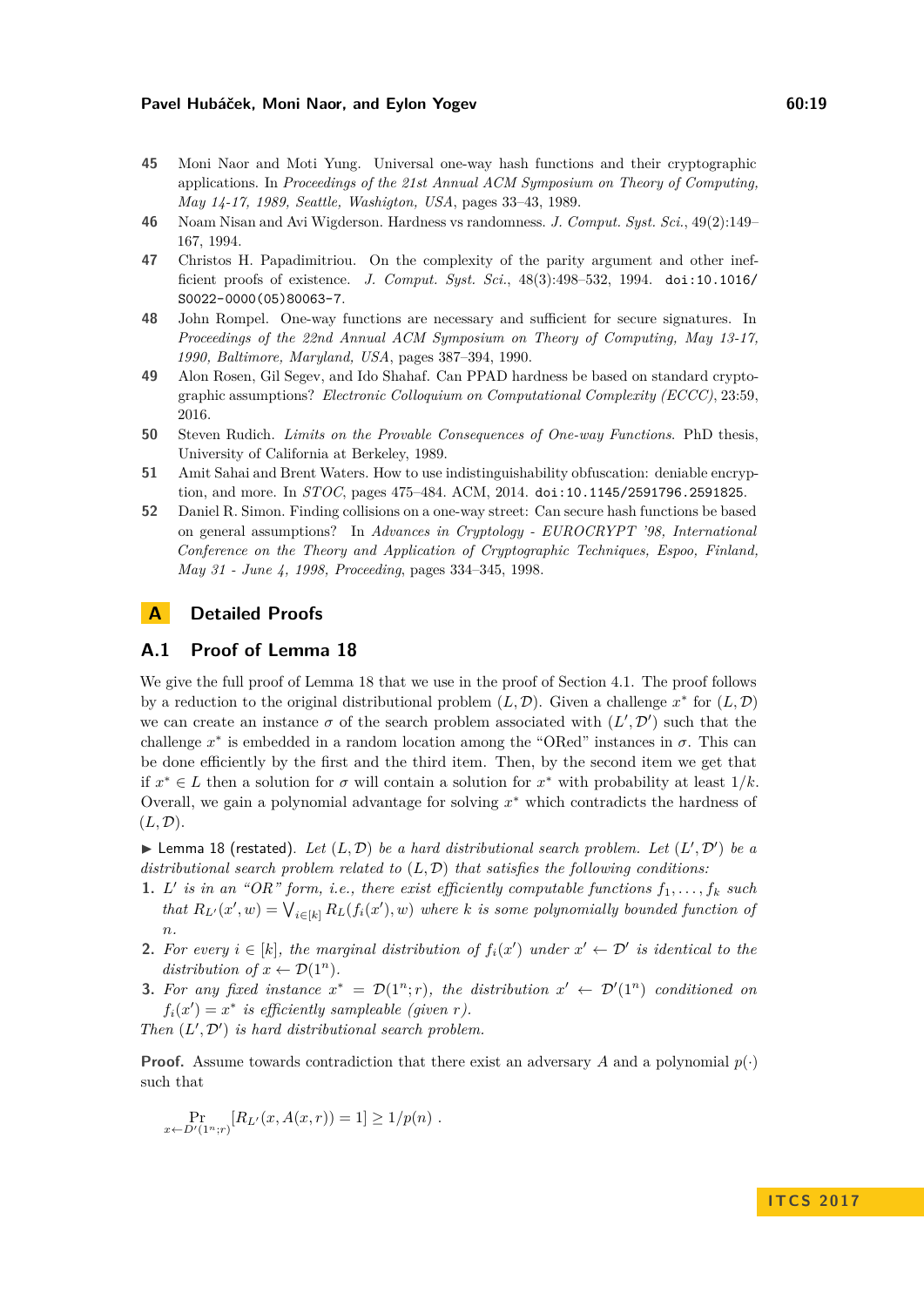Then, we construct an adversary  $A'$  that solves the search problem  $(L, \mathcal{D})$ .

 $A'(x)$ 

- **1.** Choose  $i \in [k]$  at random.
- **2.** Sample  $x' \leftarrow \mathcal{D}'$  conditioned on  $f_i(x') = x$  (this can be performed efficiently due to item [3.](#page-18-9)).
- **3.** Output  $w \leftarrow A(x')$ .

Notice that since x is sampled from  $D$  and the marginal distribution of  $f_i(x')$  is identical to that of  $D$  (item [2.](#page-18-10)), we get that  $x'$  is distributed exactly as a sample from  $D'$ . Therefore, when computing *w* we have that *A* sees exactly the distribution it expects, and it will find a valid solution to x' with probability at least  $1/p(n)$ .

If  $x \in L$ , then with probability  $1/p(n)$  we have that A will give us a solution to x' and since  $x'$  is in the "OR" form (item [1.](#page-18-11)), with probability  $1/k$  that solution will solve  $x$  (and otherwise it answers at random). Thus, the probability for  $A'$  to solve x is at least  $1/(k \cdot p(n))$ which contradicts  $(L, \mathcal{D})$  being a hard distributional search problem.

# <span id="page-19-0"></span>**A.2 Proof of Theorem [20](#page-12-1)**

We give the proof of the following theorem establishing that private-coin distributional decision problems imply existence of public-coin distributional decision problems.

▶ Theorem [20](#page-12-1) (restated). *If hard-on-average* NP *languages exist then public-coin hard-onaverage* NP *languages exist.*

**Proof.** We begin by showing that if one-way functions exist then there are hard-on-average distributions that are public-coin. This part of the proof follows by combining known transformations. First, it is known that if one-way functions exist then universal one-way hash functions (UOWHFs) exist [\[45,](#page-18-7) [48,](#page-18-8) [38\]](#page-17-15). A UOWHF is a family of compressing functions H that have the following security requirement: for a random x and  $h \in \mathcal{H}$  it is hard for any PPT algorithm to find an  $x \neq x'$  such that  $h(x) = h(x')$ . We note that the constructions of such families are in fact public-coin: to sample *h* no private coins are used. Thus, we can define the following search problem: given  $x, h$  find an appropriate collision  $x'.^9$  $x'.^9$  Second, we can apply to this search problem a transformation of Ben-David et al. [\[11\]](#page-16-18) for converting any average-case search problem into an average-case decision problem. Although it was not mentioned explicitly in their work, we observe when applied to a search problem that has a public-coin distribution the resulting decision problem is public-coin as well.

We have shown how to get a hard public-coin distributional problem from one-way function. We want to show how to get the same result from any hard distributional problem. Let  $D$  be a hard-on-average NP distribution for some language  $L$ . If  $D$  is public-coin, then we are done. Assume that  $D$  is not public-coin.

If we were able to prove a statement of the form "private-coin distributions imply one-way functions", then by applying the above two transformations we would be done. But what exactly is a "private-coin" distribution? Our only assumption is that  $D$  is not public-coin. It might be the case that for some (infinitely many) input sizes the distribution is public-coin and for some (infinitely many) it is not. Thus, the function that we get will be hard to invert only on the input sizes that the distribution is not public-coin. Then, the distribution that we get from this function will be public-coin only for the same input sizes. However, for the

<span id="page-19-1"></span><sup>&</sup>lt;sup>9</sup> Notice that this search problem problem is not in TFNP since no such collision  $x'$  might exist.